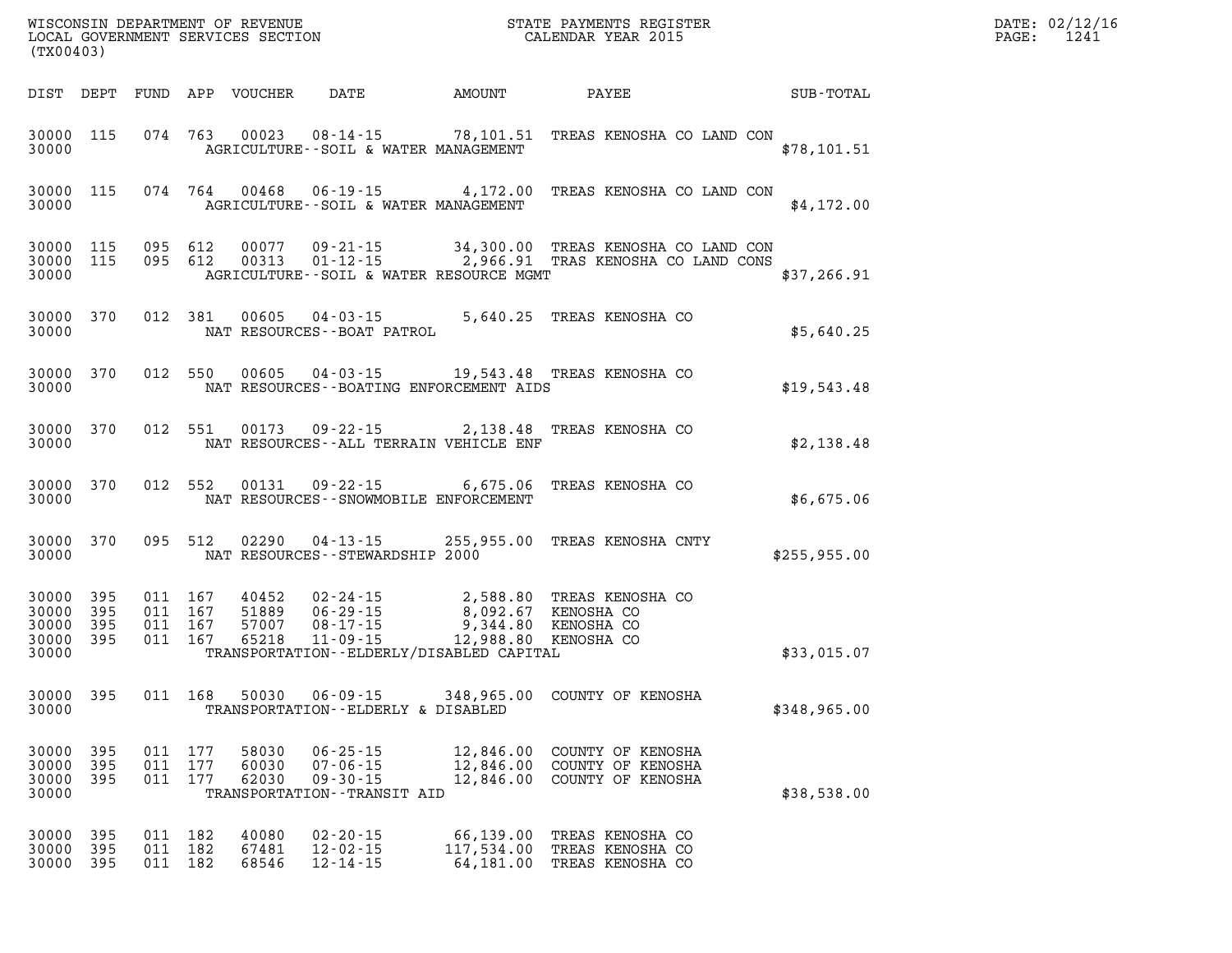| (TX00403)                                                                                                                                                                                             |                                               |                                                                                                                                 |                                                                                                                   |                                                                                                                                                                                                                                                                           |                                                                                                                                                                                                                                                                                                                                | WISCONSIN DEPARTMENT OF REVENUE<br>LOCAL GOVERNMENT SERVICES SECTION FOR THE STATE PAYMENTS REGIST<br>STATE PAYMENTS REGISTER |                                                                                                                             | DATE: 02/12/1<br>PAGE:<br>1242 |
|-------------------------------------------------------------------------------------------------------------------------------------------------------------------------------------------------------|-----------------------------------------------|---------------------------------------------------------------------------------------------------------------------------------|-------------------------------------------------------------------------------------------------------------------|---------------------------------------------------------------------------------------------------------------------------------------------------------------------------------------------------------------------------------------------------------------------------|--------------------------------------------------------------------------------------------------------------------------------------------------------------------------------------------------------------------------------------------------------------------------------------------------------------------------------|-------------------------------------------------------------------------------------------------------------------------------|-----------------------------------------------------------------------------------------------------------------------------|--------------------------------|
| DIST DEPT                                                                                                                                                                                             |                                               |                                                                                                                                 | FUND APP VOUCHER                                                                                                  | DATE                                                                                                                                                                                                                                                                      | AMOUNT                                                                                                                                                                                                                                                                                                                         |                                                                                                                               | PAYEE FOR THE STATE OF THE STATE OF THE STATE OF THE STATE OF THE STATE OF THE STATE OF THE STATE OF THE STATE<br>SUB-TOTAL |                                |
| 30000                                                                                                                                                                                                 |                                               |                                                                                                                                 |                                                                                                                   |                                                                                                                                                                                                                                                                           | TRANSPORTATION - - TRANSIT AIDS - FEDERAL                                                                                                                                                                                                                                                                                      |                                                                                                                               | \$247,854.00                                                                                                                |                                |
| 30000<br>-395<br>30000                                                                                                                                                                                |                                               | 011 185                                                                                                                         | 61498                                                                                                             | $10 - 01 - 15$                                                                                                                                                                                                                                                            | TRANSPORTATION - - HIGHWAY SAFETY - FEDERAL                                                                                                                                                                                                                                                                                    | 4,000.00 TREAS KENOSHA CO                                                                                                     | \$4,000.00                                                                                                                  |                                |
| 30000 395<br>30000<br>395<br>30000 395<br>30000                                                                                                                                                       |                                               | 011 190<br>011 190<br>011 190                                                                                                   | 36030                                                                                                             | 52030 07-06-15<br>64030 10-05-15                                                                                                                                                                                                                                          | TRANSPORTATION--GENERAL TRANSP AIDS-GTA                                                                                                                                                                                                                                                                                        | 01-05-15 709,649.27 COUNTY OF KENOSHA<br>07-06-15 1,419,298.54 COUNTY OF KENOSHA<br>10-05-15 709,649.30 COUNTY OF KENOSHA     | \$2,838,597.11                                                                                                              |                                |
| 30000<br>395<br>395<br>30000<br>30000<br>395<br>30000<br>395<br>30000 395<br>30000                                                                                                                    |                                               | 011 278<br>011 278<br>011 278<br>011 278<br>011 278                                                                             | 38147<br>52877<br>66671<br>66671<br>68891                                                                         |                                                                                                                                                                                                                                                                           | TRANSPORTATION--LRIP/TRIP/MSIP GRANTS                                                                                                                                                                                                                                                                                          |                                                                                                                               | \$1,213,536.91                                                                                                              |                                |
| 30000 395<br>30000                                                                                                                                                                                    |                                               |                                                                                                                                 | TRANSPORTATION--                                                                                                  | 011 562 47892 05-18-15                                                                                                                                                                                                                                                    |                                                                                                                                                                                                                                                                                                                                | 4,326.58 TREAS KENOSHA CO                                                                                                     | \$4,326.58                                                                                                                  |                                |
| 395<br>30000<br>395<br>30000<br>30000 395<br>30000 395<br>30000                                                                                                                                       |                                               | 011 568<br>011 568<br>011 568<br>011 568                                                                                        | 37551<br>38853<br>47727<br>55451                                                                                  | $07 - 30 - 15$                                                                                                                                                                                                                                                            | TRANSPORTATION-PRETRIAL INTOX DRIVER INT                                                                                                                                                                                                                                                                                       | 23,372.00 KENOSHA CO                                                                                                          | \$75,000.00                                                                                                                 |                                |
| 435<br>30000<br>30000<br>435<br>30000<br>435<br>30000<br>435<br>30000<br>435<br>30000<br>435<br>30000<br>435<br>30000 435<br>30000 435<br>30000 435<br>30000<br>435<br>30000<br>435<br>30000<br>30000 | 005<br>005<br>435<br>005                      | 005 000<br>005 000<br>005 000<br>005 000<br>005 000<br>005 000<br>005 000<br>005 000<br>005 000<br>005 000<br>000<br>000<br>000 | 90511<br>90514<br>90515<br>90517<br>90518<br>90519<br>90600<br>90601<br>90604<br>90606<br>90607<br>90609<br>90611 | $01 - 01 - 15$<br>$02 - 01 - 15$<br>$03 - 01 - 15$<br>$04 - 01 - 15$<br>$05 - 01 - 15$<br>$06 - 01 - 15$<br>$07 - 01 - 15$<br>$08 - 01 - 15$<br>$09 - 01 - 15$<br>$09 - 11 - 15$<br>$10 - 01 - 15$<br>$11 - 02 - 15$<br>$12 - 01 - 15$<br>HEALTH SERVICES--STATE/FED AIDS | 1,090,011.00 KENOSHA CO<br>657,702.00 KENOSHA CO<br>1,384,577.00 KENOSHA CO<br>2,476,126.00 KENOSHA CO<br>725,453.00 KENOSHA CO<br>931,787.00 KENOSHA CO<br>1,276,955.00 KENOSHA CO<br>1,276,952.00 KENOSHA CO<br>1,276,952.00 KENOSHA CO<br>4,001,967.00<br>800,086.00 KENOSHA CO<br>648,971.00<br>1,066,729.00<br>821,950.00 | KENOSHA CO<br>KENOSHA CO<br>KENOSHA CO<br>KENOSHA CO                                                                          | \$16,919,267.00                                                                                                             |                                |
| 30000<br>30000<br>30000<br>437<br>30000<br>437<br>30000<br>437                                                                                                                                        | 437<br>005<br>437<br>005<br>005<br>005<br>005 | 000<br>000<br>000<br>000<br>000                                                                                                 | 00000<br>00000<br>00000<br>00000<br>00000                                                                         | $01 - 05 - 15$<br>$01 - 06 - 15$<br>$01 - 09 - 15$<br>$01 - 30 - 15$<br>$02 - 03 - 15$                                                                                                                                                                                    | 77,886.19<br>254,259.27<br>196,263.00<br>515,069.28<br>237,280.47                                                                                                                                                                                                                                                              | KENOSHA<br>KENOSHA CO<br>KENOSHA CO<br>KENOSHA CHILD SUPPORT<br>KENOSHA CO                                                    | $\star$<br>$\star$<br>DIVISION O*<br>*<br>$\star$                                                                           |                                |

**DATE: 02/12/16<br>PAGE: 1242**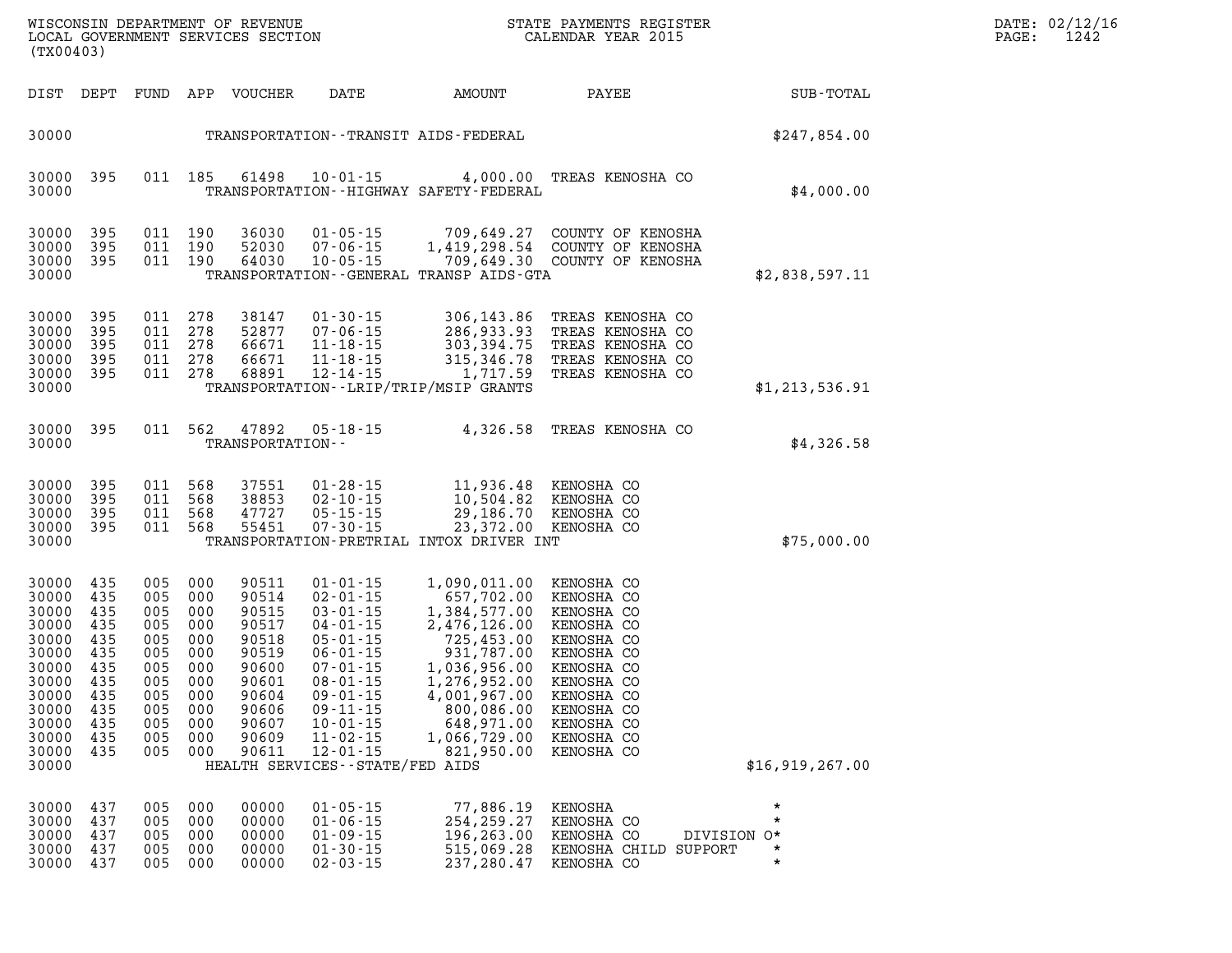| 30000          | 437        | 005        | 000        | 00000          | $02 - 05 - 15$                   | 219,732.06                                 | KENOSHA                          | *                      |
|----------------|------------|------------|------------|----------------|----------------------------------|--------------------------------------------|----------------------------------|------------------------|
| 30000          | 437        | 005        | 000        | 00000          | $02 - 09 - 15$                   | 86,923.00                                  | KENOSHA CO                       | DIVISION O*            |
| 30000          | 437        | 005        | 000        | 00000          | $02 - 12 - 15$                   | 292,791.24                                 | KENOSHA CHILD SUPPORT            | $\star$                |
| 30000          | 437        | 005        | 000        | 00000          | $02 - 13 - 15$                   | 12,360.00                                  | KENOSHA CO                       | DIVISION O*            |
| 30000          | 437        | 005        | 000        | 00000          | $03 - 03 - 15$                   | 158,574.73                                 | KENOSHA CO                       | $\star$                |
| 30000          | 437        | 005        | 000        | 00000          | $03 - 05 - 15$                   | 833,929.45                                 | KENOSHA                          | $\star$                |
| 30000          | 437        | 005        | 000        | 00000          | $03 - 31 - 15$                   | 18,809.00                                  | KENOSHA CO                       | DIVISION O*            |
| 30000          | 437        | 005        | 000        | 00000          | $04 - 06 - 15$                   | 225,869.48                                 | KENOSHA                          | $\star$                |
| 30000          | 437        | 005        | 000        | 00000          | $04 - 07 - 15$                   | 274,521.12                                 | KENOSHA CHILD SUPPORT            | $\star$                |
| 30000          | 437        | 005        | 000        | 00000          | $04 - 07 - 15$                   | 297,954.25                                 | KENOSHA CO                       | $\star$                |
| 30000          | 437        | 005        | 000        | 00000          | $04 - 17 - 15$                   | 1,846.70                                   | KENOSHA                          | $\star$                |
| 30000          | 437        | 005        | 000        | 00000          | $04 - 20 - 15$                   | 10,414.00                                  | KENOSHA CO                       | DIVISION O*            |
| 30000          | 437        | 005        | 000        | 00000          | $04 - 28 - 15$                   | 306,820.49                                 | KENOSHA CO                       | $\star$                |
| 30000          | 437        | 005        | 000        | 00000          | $04 - 30 - 15$                   | 958,753.55                                 | KENOSHA CHILD SUPPORT            | $\star$                |
| 30000          | 437        | 005        | 000        | 00000          | $05 - 05 - 15$                   | 197,468.15                                 | KENOSHA                          | $\star$                |
| 30000          | 437        | 005        | 000        | 00000          | $05 - 08 - 15$                   | 15,038.00                                  | KENOSHA CO                       | DIVISION O*            |
| 30000          | 437        | 005        | 000        | 00000          | $05 - 22 - 15$                   | 156,425.00                                 | KENOSHA                          | $\star$                |
| 30000          | 437        | 005        | 000        | 00000          | $05 - 29 - 15$                   | 13,683.00                                  | KENOSHA CO                       | DIVISION O*            |
| 30000          | 437        | 005        | 000        | 00000          | $06 - 02 - 15$                   | 208,368.44                                 | KENOSHA CO                       | $\star$                |
| 30000          | 437        | 005        | 000        | 00000          | $06 - 05 - 15$                   | 239,557.51                                 | KENOSHA                          | $\star$                |
| 30000          | 437        | 005        | 000        | 00000          | $06 - 19 - 15$                   | 2,896.65                                   | KENOSHA                          | $\star$                |
| 30000          | 437        | 005        | 000        | 00000          | $06 - 23 - 15$                   | 266,084.62                                 | KENOSHA CO                       | $\star$                |
| 30000          | 437        | 005        | 000        | 00000          | $06 - 26 - 15$                   | 120,487.00                                 | KENOSHA                          | $\star$                |
| 30000          | 437        | 005        | 000        | 00000          | $06 - 26 - 15$                   | 8,759.00                                   | KENOSHA CO                       | DIVISION O*<br>$\star$ |
| 30000          | 437        | 005        | 000        | 00000          | $07 - 06 - 15$                   | 165,044.65                                 | KENOSHA                          | $\star$                |
| 30000          | 437<br>437 | 005<br>005 | 000<br>000 | 00000<br>00000 | $07 - 21 - 15$<br>$07 - 30 - 15$ | 284, 144. 11                               | KENOSHA CO                       | $\star$                |
| 30000<br>30000 | 437        | 005        | 000        | 00000          | $08 - 05 - 15$                   | 973,996.32<br>190,086.65                   | KENOSHA CHILD SUPPORT<br>KENOSHA | $\star$                |
| 30000          | 437        | 005        | 000        | 00000          | $08 - 07 - 15$                   | 106,114.88                                 | KENOSHA CHILD SUPPORT            | $\star$                |
| 30000          | 437        | 005        | 000        | 00000          | $08 - 21 - 15$                   | 2,628.00                                   | KENOSHA CHILD SUPPORT            | $\star$                |
| 30000          | 437        | 005        | 000        | 00000          | $09 - 08 - 15$                   | 226,205.93                                 | KENOSHA                          | $\star$                |
| 30000          | 437        | 005        | 000        | 00000          | $09 - 23 - 15$                   | 1,867,163.00                               | KENOSHA                          | $\star$                |
| 30000          | 437        | 005        | 000        | 00000          | $10 - 05 - 15$                   | 210,138.39                                 | KENOSHA                          | $\star$                |
| 30000          |            |            |            |                |                                  | CHILDREN & FAMILIES - - STATE/FEDERAL AIDS |                                  | \$10, 234, 346.58      |
|                |            |            |            |                |                                  |                                            |                                  |                        |
| 30000          | 445        | 005        | 000        | 00000          | $09 - 01 - 15$                   | 268,707.01                                 | KENOSHA CO                       | $\star$                |
| 30000          | 445        | 005        | 000        | 00000          | $07 - 21 - 15$                   | 284, 144. 11                               | KENOSHA CO                       | $\star$                |
| 30000          | 445        | 005        | 000        | 00000          | $06 - 23 - 15$                   | 266,084.62                                 | KENOSHA CO                       | $\star$                |
| 30000          | 445        | 005        | 000        | 00000          | $06 - 02 - 15$                   | 208,368.44                                 | KENOSHA CO                       | $\star$                |
| 30000          | 445        | 005        | 000        | 00000          | $04 - 28 - 15$                   |                                            | KENOSHA CO                       | $\star$                |
| 30000          | 445        | 005        | 000        | 00000          | $04 - 07 - 15$                   | 306,820.49<br>297,954.25                   | KENOSHA CO                       | $\star$                |
| 30000          | 445        | 005        | 000        | 00000          | $03 - 03 - 15$                   | 158,574.73                                 | KENOSHA CO                       | $\star$                |
| 30000          | 445        | 005        | 000        | 00000          | $02 - 03 - 15$                   | 237,280.47                                 | KENOSHA CO                       | $\star$                |
| 30000          | 445        | 005        | 000        | 00000          | $01 - 06 - 15$                   | 254, 259. 27                               | KENOSHA CO                       | $\star$                |
| 30000          | 445        | 005        | 000        | 00000          | $09 - 25 - 15$                   | 237,805.90                                 | KENOSHA CO                       | $\star$                |
| 30000          | 445        | 005        | 000        | 00000          | $09 - 08 - 15$                   | 2,261.26                                   | KENOSHA CO                       | $\star$                |
| 30000          |            |            |            |                |                                  | WORKFORCE DVLPMT--STATE/FEDERAL AIDS       |                                  | \$2,522,260.55         |
|                |            |            |            |                |                                  |                                            |                                  |                        |
|                |            |            |            |                |                                  |                                            |                                  |                        |

DIST DEPT FUND APP VOUCHER DATE AMOUNT PAYEE **PAYEE** SUB-TOTAL

|  |  | 30000 455 002 202 00937 09-15-15 | 2,837.98 TREAS KENOSHA CNTY |  |  |
|--|--|----------------------------------|-----------------------------|--|--|
|  |  | 30000 455 002 202 04372 02-17-15 | 477.90 TREAS KENOSHA CNTY   |  |  |
|  |  | 30000 455 002 202 05111 03-19-15 | 5,137.66 TREAS KENOSHA CNTY |  |  |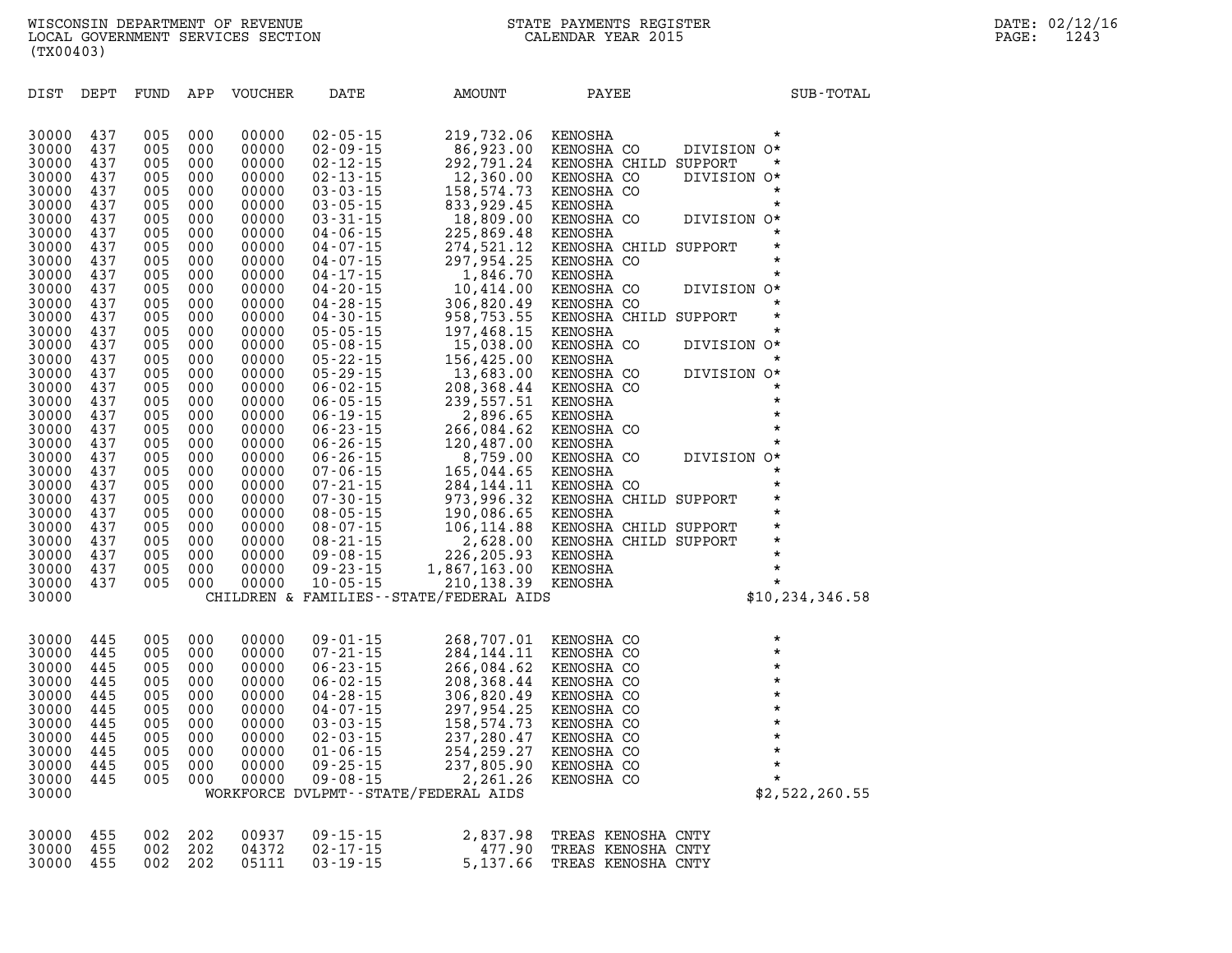| (TX00403)                                         |                                 |                                          |                   | WISCONSIN DEPARTMENT OF REVENUE<br>LOCAL GOVERNMENT SERVICES SECTION |                                                                                           | STATE PAYMENTS REGISTER<br>CALENDAR YEAR 2015                                                                                             |                                                                                                    |              | PAGE: | DATE: 02/12/16<br>1244 |
|---------------------------------------------------|---------------------------------|------------------------------------------|-------------------|----------------------------------------------------------------------|-------------------------------------------------------------------------------------------|-------------------------------------------------------------------------------------------------------------------------------------------|----------------------------------------------------------------------------------------------------|--------------|-------|------------------------|
| DIST DEPT                                         |                                 |                                          |                   | FUND APP VOUCHER                                                     | DATE                                                                                      | AMOUNT                                                                                                                                    | PAYEE                                                                                              | SUB-TOTAL    |       |                        |
| 30000                                             |                                 |                                          |                   |                                                                      |                                                                                           | JUSTICE--LAW ENFORCEMENT TRAINING REIMB                                                                                                   |                                                                                                    | \$8,453.54   |       |                        |
| 30000<br>30000                                    | 455                             |                                          | 002 221           | 14                                                                   | 07-21-15<br>JUSTICE -- LAW ENFORCEMENT SERVICES AID                                       | 4,160.00                                                                                                                                  | TREAS KENOSHA CNTY                                                                                 | \$4,160.00   |       |                        |
| 30000 455<br>30000                                |                                 |                                          | 002 231           | 20                                                                   | 04-27-15<br>JUSTICE - - LAW ENFORCEMENT TRAINING                                          | 41,280.00                                                                                                                                 | TREAS KENOSHA CNTY                                                                                 | \$41,280.00  |       |                        |
| 30000 455<br>30000 455<br>30000                   |                                 | 002 241<br>002 241                       |                   |                                                                      |                                                                                           | 01163  09-23-15  5,500.00 TREAS KENOSHA CO<br>03750  01-16-15  4,298.18 TREAS KENOSHA CNTY<br>JUSTICE - - CEASE AND OTHER FEDERAL GRANTS  |                                                                                                    | \$9,798.18   |       |                        |
| 30000 455<br>30000<br>30000<br>30000 455<br>30000 | 455<br>455                      | 002 251<br>002 251<br>002 251<br>002 251 |                   | 05298<br>05768<br>07359<br>07360                                     | 04-24-15<br>$07 - 16 - 15$<br>$07 - 16 - 15$<br>JUSTICE - - TRUANCY PROGRAM - GRANT FUNDS | $03 - 27 - 15$ 28,579.00<br>18,778.00<br>30,458.00<br>37,136.00                                                                           | TREAS KENOSHA CO<br>TREAS KENOSHA CO<br>TREAS KENOSHA CO<br>TREAS KENOSHA CO                       | \$114,951.00 |       |                        |
| 30000 455<br>30000 455<br>30000 455<br>30000      |                                 | 002 271<br>002 271<br>002 271            |                   | 04458<br>06630<br>07351                                              | $02 - 18 - 15$<br>06-11-15<br>07-16-15                                                    | 28,910.00 TREAS KENOSHA CNTY<br>20,889.00 TREAS KENOSHA CNTY<br>29,656.00 TREAS KENOSHA CNTY<br>JUSTICE - - TREATMENT ALT/DIVERSION GRANT |                                                                                                    | \$79,455.00  |       |                        |
| 30000<br>30000<br>30000 455<br>30000              | 455<br>455                      | 002 278<br>002<br>002 278                | 278               | 00382<br>04088<br>05822                                              | 08-12-15<br>$02 - 03 - 15$<br>$04 - 27 - 15$                                              | 34,621.00 TREAS KENOSHA CNTY<br>33,041.00 TREAS KENOSHA CNTY<br>35,080.00 TREAS KENOSHA CULL<br>JUSTICE -- YOUTH DIVERSION GRANT PROGRAM  |                                                                                                    | \$102,742.00 |       |                        |
| 30000 455<br>30000 455<br>30000                   |                                 | 002<br>002                               | 532<br>532        | 04<br>- 12                                                           | 03-09-15<br>$07 - 27 - 15$                                                                | 113,760.39 TREAS KENOSHA CO<br>136,125.32 TREAS KENOSHA CO<br>JUSTICE - - VICTIM/WITNESS ASSISTANCE SERV                                  |                                                                                                    | \$249,885.71 |       |                        |
| 30000 465<br>30000                                |                                 | 002 305                                  |                   | 00880                                                                | 01-12-15                                                                                  | 25,170.14 TREAS KENOSHA CO<br>MILITARY AFFAIRS-EMER MGMT-DISASTER RECO                                                                    |                                                                                                    | \$25, 170.14 |       |                        |
| 30000<br>30000                                    | 465                             |                                          | 002 337           | 01347                                                                | $06 - 24 - 15$                                                                            | 16,145.50 TREAS KENOSHA CO<br>MILITARY AFFAIRS-EMERGENCY MGMT PLANNING                                                                    |                                                                                                    | \$16, 145.50 |       |                        |
| 30000<br>30000<br>30000<br>30000<br>30000         | 465<br>465<br>465<br>465<br>465 | 002 342<br>002<br>002<br>002<br>002 342  | 342<br>342<br>342 | 00880<br>00880<br>00911<br>01001<br>01418                            | $01 - 12 - 15$<br>$01 - 12 - 15$<br>$01 - 15 - 15$<br>$05 - 29 - 15$<br>$06 - 25 - 15$    | 151,020.82<br>2,013.61<br>43,873.08<br>6,462.04<br>43,872.40                                                                              | TREAS KENOSHA CO<br>TREAS KENOSHA CO<br>TREAS KENOSHA CO<br>TREAS KENOSHA CNTY<br>TREAS KENOSHA CO |              |       |                        |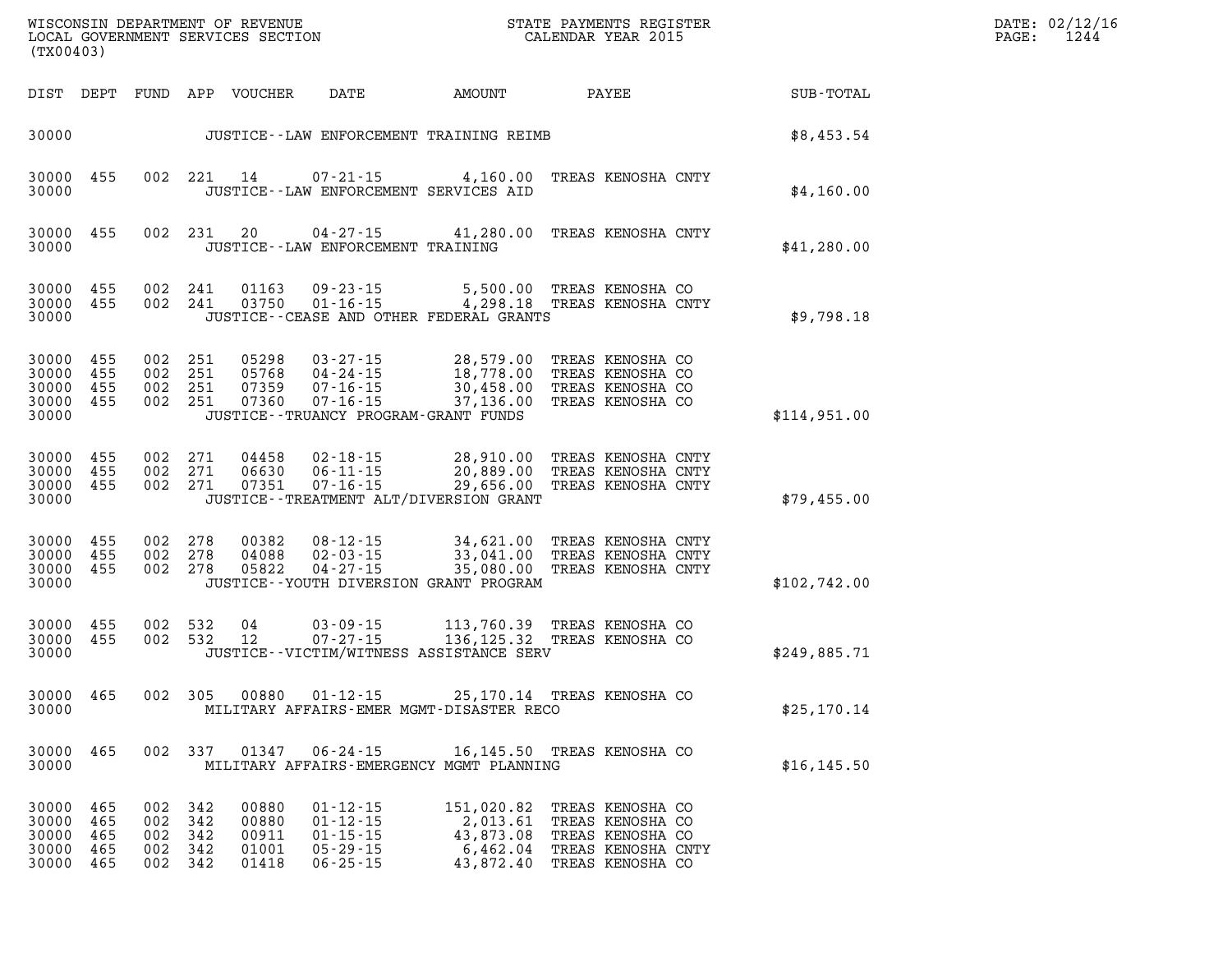| $\texttt{DATE}$ : | 02/12/16 |
|-------------------|----------|
| PAGE:             | 1245     |

| DIST                                                                                                                       | DEPT                                                                                    | FUND                                                                                    | APP                                                                                     | VOUCHER                                                                                                           | DATE                                                                                                                                                                                                                                   | AMOUNT                                                                                                                                                                                              | PAYEE                                                                                                                                                                                                                                                            | SUB-TOTAL    |
|----------------------------------------------------------------------------------------------------------------------------|-----------------------------------------------------------------------------------------|-----------------------------------------------------------------------------------------|-----------------------------------------------------------------------------------------|-------------------------------------------------------------------------------------------------------------------|----------------------------------------------------------------------------------------------------------------------------------------------------------------------------------------------------------------------------------------|-----------------------------------------------------------------------------------------------------------------------------------------------------------------------------------------------------|------------------------------------------------------------------------------------------------------------------------------------------------------------------------------------------------------------------------------------------------------------------|--------------|
| 30000                                                                                                                      |                                                                                         |                                                                                         |                                                                                         |                                                                                                                   |                                                                                                                                                                                                                                        | MILITARY AFFAIRS-EMERGENCY MGMT-FED FUND                                                                                                                                                            |                                                                                                                                                                                                                                                                  | \$247,241.95 |
| 30000<br>30000<br>30000                                                                                                    | 465<br>465                                                                              | 002<br>002                                                                              | 350<br>350                                                                              | 00899<br>01044                                                                                                    | $04 - 20 - 15$<br>$06 - 11 - 15$                                                                                                                                                                                                       | 17,655.01<br>13,170.22<br>MILITARY AFFAIRS--HOMELAND SEC GRANT                                                                                                                                      | TREAS KENOSHA CNTY<br>TREAS KENOSHA CNTY                                                                                                                                                                                                                         | \$30,825.23  |
| 30000<br>30000                                                                                                             | 465                                                                                     | 072                                                                                     | 364                                                                                     | 00994                                                                                                             | $01 - 20 - 15$                                                                                                                                                                                                                         | 17,006.00<br>MILITARY AFFAIRS-EMER MGMT-PLANNING AID                                                                                                                                                | TREAS KENOSHA CO                                                                                                                                                                                                                                                 | \$17,006.00  |
| 30000<br>30000                                                                                                             | 485                                                                                     | 002                                                                                     | 127                                                                                     | 06033                                                                                                             | $06 - 12 - 15$<br>VETERANS AFFAIRS GRANTS                                                                                                                                                                                              | 1,300.00                                                                                                                                                                                            | TREAS KENOSHA CO                                                                                                                                                                                                                                                 | \$1,300.00   |
| 30000<br>30000                                                                                                             | 485                                                                                     | 082                                                                                     | 267                                                                                     | 06033                                                                                                             | $06 - 12 - 15$                                                                                                                                                                                                                         | 5,850.00<br>VETERANS AFFAIRS -- GRANTS TO COUNTIES                                                                                                                                                  | TREAS KENOSHA CO                                                                                                                                                                                                                                                 | \$5,850.00   |
| 30000<br>30000                                                                                                             | 485                                                                                     | 083                                                                                     | 370                                                                                     | 06033                                                                                                             | $06 - 12 - 15$                                                                                                                                                                                                                         | 5,850.00<br>VETERANS AFFAIRS -- GRANTS TO COUNTIES                                                                                                                                                  | TREAS KENOSHA CO                                                                                                                                                                                                                                                 | \$5,850.00   |
| 30000<br>30000                                                                                                             | 505                                                                                     | 002                                                                                     | 142                                                                                     | 07473                                                                                                             | $04 - 20 - 15$<br>DOA--FEDERAL ENERGY GRANTS                                                                                                                                                                                           | 10,000.00                                                                                                                                                                                           | TREAS KENOSHA CNTY                                                                                                                                                                                                                                               | \$10,000.00  |
| 30000<br>30000<br>30000<br>30000<br>30000<br>30000<br>30000<br>30000<br>30000<br>30000<br>30000<br>30000<br>30000<br>30000 | 505<br>505<br>505<br>505<br>505<br>505<br>505<br>505<br>505<br>505<br>505<br>505<br>505 | 002<br>002<br>002<br>002<br>002<br>002<br>002<br>002<br>002<br>002<br>002<br>002<br>002 | 155<br>155<br>155<br>155<br>155<br>155<br>155<br>155<br>155<br>155<br>155<br>155<br>155 | 60044<br>60044<br>60118<br>60118<br>60404<br>60502<br>60574<br>60680<br>60680<br>60721<br>60840<br>60840<br>60880 | $08 - 07 - 15$<br>$08 - 07 - 15$<br>$09 - 10 - 15$<br>$09 - 10 - 15$<br>$01 - 07 - 15$<br>$02 - 11 - 15$<br>$03 - 11 - 15$<br>$04 - 24 - 15$<br>$04 - 24 - 15$<br>$05 - 22 - 15$<br>$06 - 24 - 15$<br>$06 - 24 - 15$<br>$07 - 08 - 15$ | 9,471.00<br>1,294.00<br>988.00<br>9,339.00<br>8,932.00<br>2,203.00<br>3,287.00<br>23,013.00<br>3,760.00<br>11,998.00<br>11,919.00<br>18,339.00<br>15,861.00<br>DOA-HOUSING ASSISTANCE-FEDERAL FUNDS | TREAS KENOSHA CO<br>TREAS KENOSHA CO<br>TREAS KENOSHA CO<br>TREAS KENOSHA CO<br>TREAS KENOSHA CO<br>TREAS KENOSHA CO<br>TREAS KENOSHA CO<br>TREAS KENOSHA CO<br>TREAS KENOSHA CO<br>TREAS KENOSHA CO<br>TREAS KENOSHA CO<br>TREAS KENOSHA CO<br>TREAS KENOSHA CO | \$120,404.00 |
| 30000<br>30000                                                                                                             | 505                                                                                     | 002                                                                                     | 175                                                                                     | 51290                                                                                                             | $08 - 24 - 15$<br>DOA--TRANSMISSION LINE IMPACT FEES                                                                                                                                                                                   | 54,065.00                                                                                                                                                                                           | TREAS KENOSHA CO                                                                                                                                                                                                                                                 | \$54,065.00  |
| 30000<br>30000<br>30000<br>30000<br>30000                                                                                  | 505<br>505<br>505<br>505<br>505                                                         | 035<br>035<br>035<br>035<br>035                                                         | 371<br>371<br>371<br>371<br>371                                                         | 60044<br>60044<br>60118<br>60404<br>60404                                                                         | $08 - 07 - 15$<br>$08 - 07 - 15$<br>$09 - 10 - 15$<br>$01 - 07 - 15$<br>$01 - 07 - 15$                                                                                                                                                 | 5,618.00<br>2,906.00<br>8,090.00<br>2,263.00<br>14,559.00                                                                                                                                           | TREAS KENOSHA CO<br>TREAS KENOSHA CO<br>TREAS KENOSHA CO<br>TREAS KENOSHA CO<br>TREAS KENOSHA CO                                                                                                                                                                 |              |

WISCONSIN DEPARTMENT OF REVENUE STATE STATE PAYMENTS REGISTER LOCAL GOVERNMENT SERVICES SECTION

LOCAL GOVERNMENT SERVICES SECTION

**(TX00403)**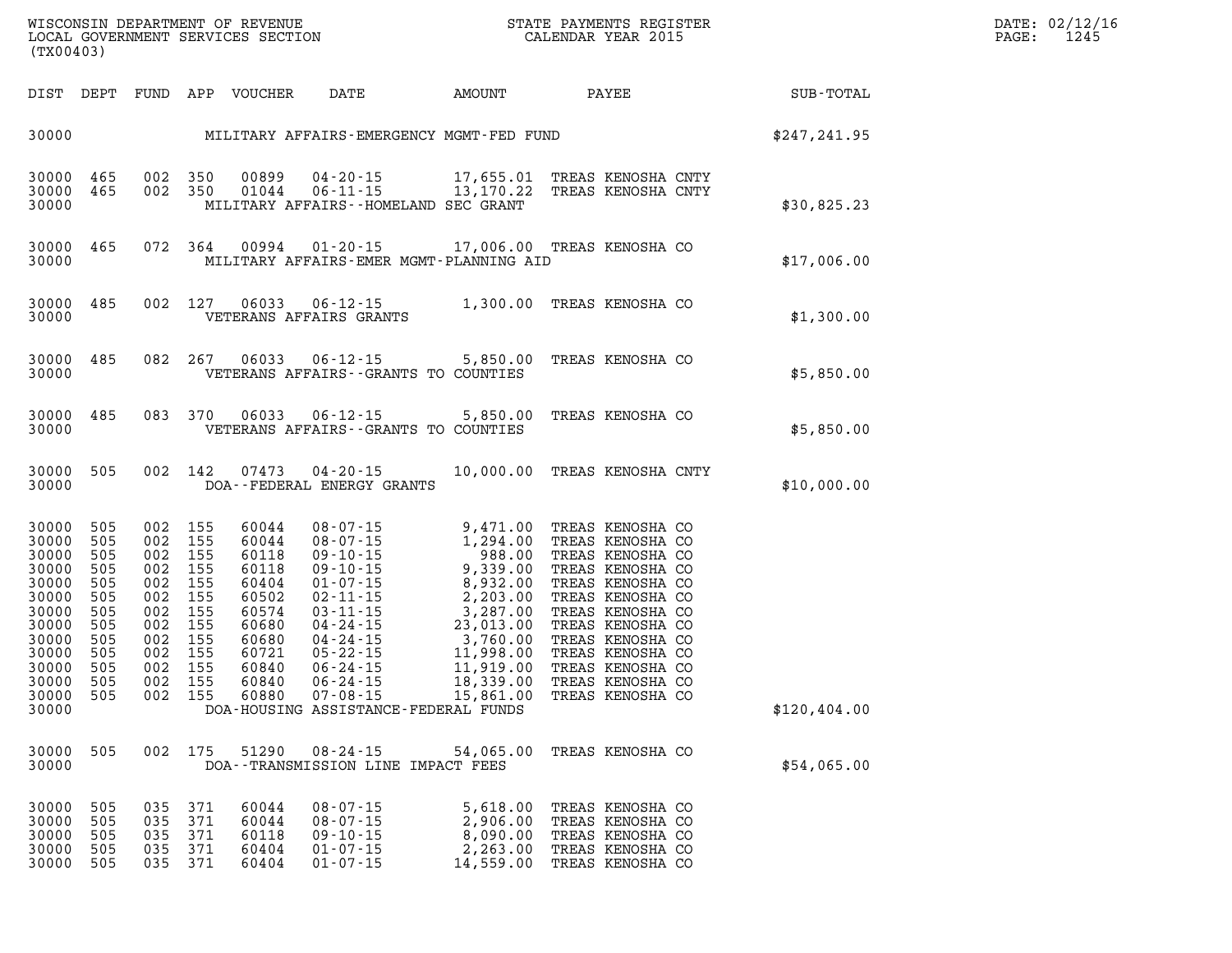| (TX00403)                                                                                       |                                                                    |                                                                    |                                                                    | WISCONSIN DEPARTMENT OF REVENUE<br>LOCAL GOVERNMENT SERVICES SECTION                   |                                                                                                                                                                                                       |                                                                                                                        | STATE PAYMENTS REGISTER<br>CALENDAR YEAR 2015                                                                                                                                                        |               | DATE: 02/12/16<br>1246<br>PAGE: |
|-------------------------------------------------------------------------------------------------|--------------------------------------------------------------------|--------------------------------------------------------------------|--------------------------------------------------------------------|----------------------------------------------------------------------------------------|-------------------------------------------------------------------------------------------------------------------------------------------------------------------------------------------------------|------------------------------------------------------------------------------------------------------------------------|------------------------------------------------------------------------------------------------------------------------------------------------------------------------------------------------------|---------------|---------------------------------|
| DIST                                                                                            | DEPT                                                               | FUND                                                               | APP                                                                | VOUCHER                                                                                | DATE                                                                                                                                                                                                  | AMOUNT                                                                                                                 | PAYEE                                                                                                                                                                                                | SUB-TOTAL     |                                 |
| 30000<br>30000<br>30000<br>30000<br>30000<br>30000<br>30000<br>30000<br>30000<br>30000<br>30000 | 505<br>505<br>505<br>505<br>505<br>505<br>505<br>505<br>505<br>505 | 035<br>035<br>035<br>035<br>035<br>035<br>035<br>035<br>035<br>035 | 371<br>371<br>371<br>371<br>371<br>371<br>371<br>371<br>371<br>371 | 60502<br>60502<br>60574<br>60574<br>60574<br>60680<br>60721<br>60721<br>60840<br>60880 | $02 - 11 - 15$<br>$02 - 11 - 15$<br>$03 - 11 - 15$<br>$03 - 11 - 15$<br>$03 - 11 - 15$<br>04 - 24 - 15<br>$05 - 22 - 15$<br>05-22-15<br>$06 - 24 - 15$<br>$07 - 08 - 15$<br>DOA--PUBLIC BENEFITS FUND | 26,831.00<br>2,540.00<br>11,523.00<br>14,423.00<br>3,541.00<br>4,245.00<br>743.00<br>19,976.00<br>2,242.00<br>8,093.00 | TREAS KENOSHA CO<br>TREAS KENOSHA CO<br>TREAS KENOSHA CO<br>TREAS KENOSHA CO<br>TREAS KENOSHA CO<br>TREAS KENOSHA CO<br>TREAS KENOSHA CO<br>TREAS KENOSHA CO<br>TREAS KENOSHA CO<br>TREAS KENOSHA CO | \$127,593.00  |                                 |
| 30000<br>30000                                                                                  | 505                                                                | 089                                                                | 166                                                                | 04923                                                                                  | $01 - 21 - 15$<br>DOA--LAND INFORMATION FUND                                                                                                                                                          | 1,000.00                                                                                                               | TREAS KENOSHA CO                                                                                                                                                                                     | \$1,000.00    |                                 |
| 30000 835<br>30000                                                                              |                                                                    | 002                                                                | 105                                                                | 43705                                                                                  | 07-27-15<br>REVENUE - - STATE SHARED REVENUES                                                                                                                                                         | 455,233.87                                                                                                             | TREAS KENOSHA CO                                                                                                                                                                                     | \$455, 233.87 |                                 |
| 30000<br>30000                                                                                  | 835                                                                | 002                                                                | 109                                                                | 01030                                                                                  | $07 - 27 - 15$<br>REVENUE--EXEMPT COMPUTER AID                                                                                                                                                        | 165,716.00                                                                                                             | TREAS KENOSHA CO                                                                                                                                                                                     | \$165,716.00  |                                 |

| 30000 835 002 302 |  |  | 10044 07-27-15<br>30000 835 002 302 11044 07-27-15 |                                          | 8,979,081.83 TREAS KENOSHA CO<br>1,598,854.80 TREAS KENOSHA CO |                 |
|-------------------|--|--|----------------------------------------------------|------------------------------------------|----------------------------------------------------------------|-----------------|
| 30000             |  |  |                                                    | REVENUE-FIRST DOLLAR/SCHOOL LEVY CREDITS |                                                                | \$10,577,936.63 |
|                   |  |  |                                                    |                                          |                                                                |                 |

|       |  |  | 30000 835 021 363 37183 03-23-15 | 1,756,909.58 TREAS KENOSHA CO |                |
|-------|--|--|----------------------------------|-------------------------------|----------------|
| 30000 |  |  | REVENUE--LOTTERY CREDIT -        |                               | \$1,756,909.58 |
|       |  |  |                                  |                               |                |

**30000 DISTRICT TOTAL APPROPRIATIONS \$49,118,171.82**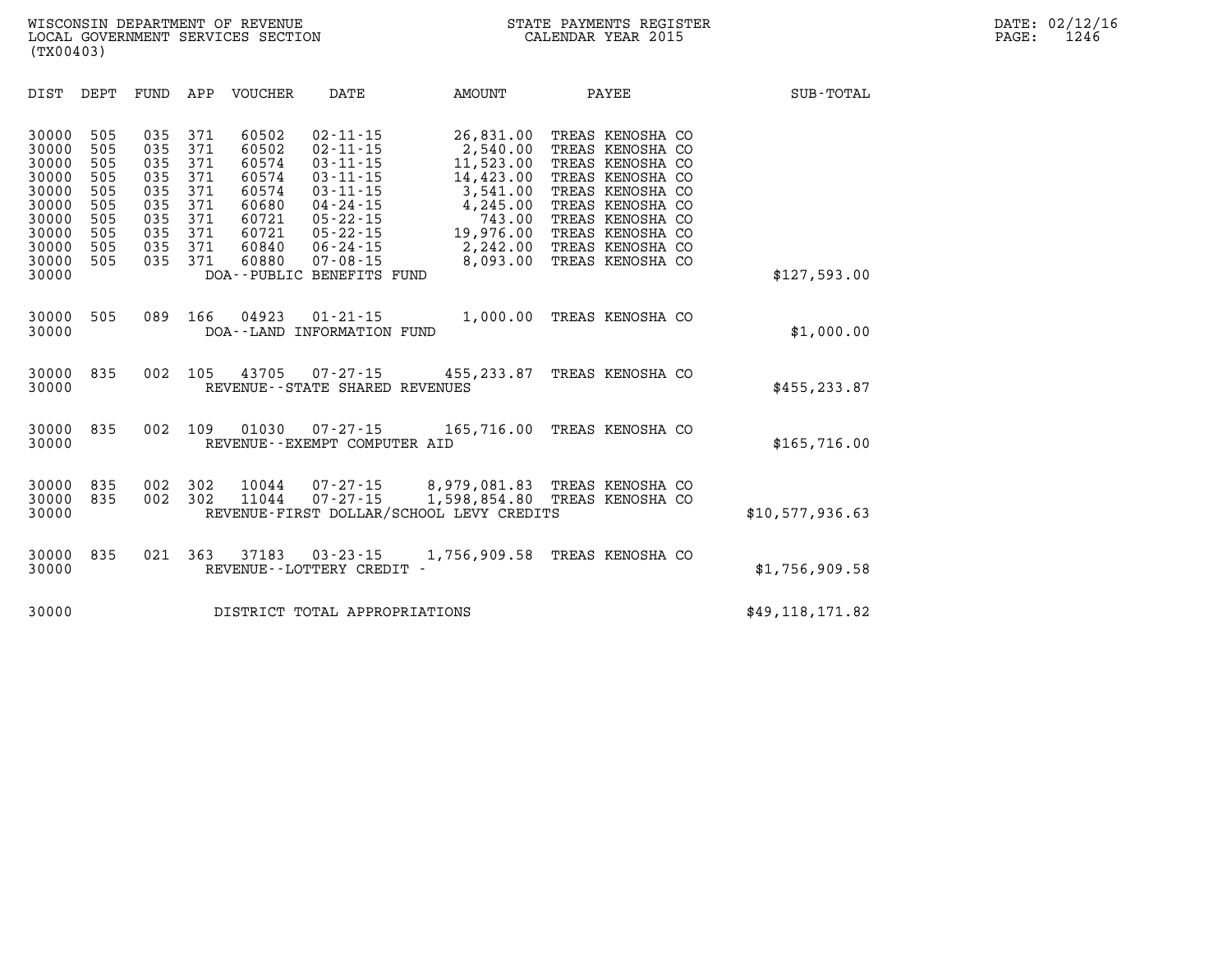| (TX00403)                                     |                   |                                          | WISCONSIN DEPARTMENT OF REVENUE<br>LOCAL GOVERNMENT SERVICES SECTION |                                                                          | STATE PAYMENTS REGISTER<br>CALENDAR YEAR 2015       |                                                                                                         | DATE: 02/12/16<br>1247<br>$\mathtt{PAGE:}$ |  |
|-----------------------------------------------|-------------------|------------------------------------------|----------------------------------------------------------------------|--------------------------------------------------------------------------|-----------------------------------------------------|---------------------------------------------------------------------------------------------------------|--------------------------------------------|--|
|                                               |                   |                                          | DIST DEPT FUND APP VOUCHER                                           | DATE                                                                     | <b>EXAMPLE THE AMOUNT</b>                           | PAYEE                                                                                                   | SUB-TOTAL                                  |  |
| 30002 165<br>30002                            |                   | 002 225                                  | 00765                                                                |                                                                          | SAFETY/PROF SERV--FIRE INSURANCE DUES               | 06-25-15 4,999.65 TREAS TN BRIGHTON                                                                     | \$4,999.65                                 |  |
| 30002 370<br>30002                            |                   | 000 001                                  | 01DNR                                                                |                                                                          | NAT RESOURCES-SEVERANCE/YIELD/WITHDRAWAL            | 04-09-15 7,405.01 TREAS TOWN BRIGHTON                                                                   | \$7,405.01                                 |  |
| 30002 370<br>30002                            |                   | 012 571                                  | 39048                                                                |                                                                          | NAT RESOURCES--FOREST CROP/MFL/CO FOREST            | 06-02-15 20.00 TREAS TN BRIGHTON                                                                        | \$20.00                                    |  |
| 30002 370<br>30002<br>30002<br>30002          | 370<br>370        | 012 579<br>012 579<br>012 579            | 20349<br>20349<br>20349                                              | $04 - 03 - 15$<br>$04 - 03 - 15$<br>NAT RESOURCES--AIDS IN LIEU OF TAXES | 126.68                                              | 1,734.36 TREAS TN BRIGHTON<br>TREAS TN BRIGHTON<br>04-03-15 1,924.26 TREAS TN BRIGTON                   | \$3,785.30                                 |  |
| 30002 370<br>30002                            |                   | 074 670                                  | 42685                                                                | NAT RESOURCES - - RU RECYCLING GRANT                                     |                                                     | 05-29-15 606.37 TREAS TN BRIGHTON                                                                       | \$606.37                                   |  |
| 30002 395<br>30002<br>30002<br>30002<br>30002 | 395<br>395<br>395 | 011 191<br>011 191<br>011 191<br>011 191 | 38768<br>46768<br>54768<br>66768                                     | 01-05-15<br>04-06-15<br>07-06-15<br>$10 - 05 - 15$                       | 8,819.01<br>TRANSPORTATION--GENERAL TRANSP AIDS-GTA | 8,819.01 TOWN OF BRIGHTON<br>TOWN OF BRIGHTON<br>8,819.01 TOWN OF BRIGHTON<br>8,819.01 TOWN OF BRIGHTON | \$35,276.04                                |  |
| 30002 835<br>30002                            |                   | 002 105                                  | 43693                                                                | $07 - 27 - 15$<br>REVENUE - - STATE SHARED REVENUES                      |                                                     | 2,639.32 TREAS TN BRIGHTON                                                                              | \$2,639.32                                 |  |
| 30002 835<br>30002                            |                   | 002 109                                  |                                                                      | $02717$ $07 - 27 - 15$<br>REVENUE--EXEMPT COMPUTER AID                   |                                                     | 9.00 TREAS TN BRIGHTON                                                                                  | \$9.00                                     |  |
| 30002 835<br>30002                            |                   | 002 501                                  | 00002                                                                |                                                                          | DOA-PAYMENT FOR MUNICIPAL SERVICES AID              | 02-02-15 1,366.75 TREAS TN BRIGHTON                                                                     | \$1,366.75                                 |  |
| 30002 835<br>30002                            |                   |                                          |                                                                      | 021 363 35696 03-23-15<br>REVENUE--LOTTERY CREDIT -                      |                                                     | 4,592.48 TREAS TN BRIGHTON                                                                              | \$4,592.48                                 |  |
| 30002                                         |                   |                                          |                                                                      | DISTRICT TOTAL APPROPRIATIONS                                            |                                                     |                                                                                                         | \$60,699.92                                |  |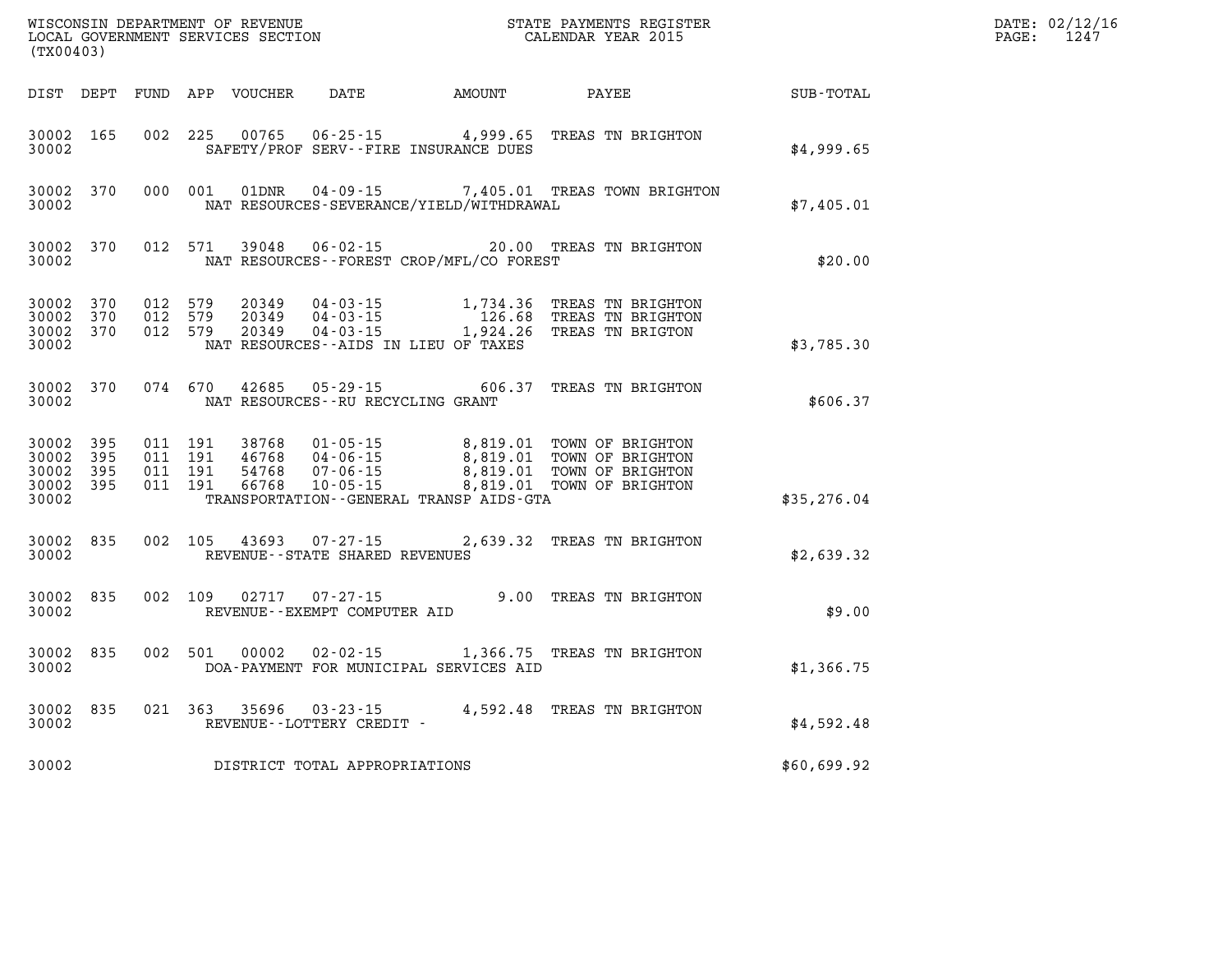| (TX00403)                                 |                          |                          |                          | WISCONSIN DEPARTMENT OF REVENUE<br>LOCAL GOVERNMENT SERVICES SECTION |                                                                                              |                                               | STATE PAYMENTS REGISTER<br>CALENDAR YEAR 2015                                |           | PAGE: | DATE: 02/12/16<br>1248 |
|-------------------------------------------|--------------------------|--------------------------|--------------------------|----------------------------------------------------------------------|----------------------------------------------------------------------------------------------|-----------------------------------------------|------------------------------------------------------------------------------|-----------|-------|------------------------|
| DIST                                      | DEPT                     | FUND                     | APP                      | VOUCHER                                                              | DATE                                                                                         | AMOUNT                                        | PAYEE                                                                        | SUB-TOTAL |       |                        |
| 30004<br>30004<br>30004<br>30004<br>30004 | 370<br>370<br>370<br>370 | 012<br>012<br>012<br>012 | 579<br>579<br>579<br>579 | 20353<br>20354<br>20355<br>20356                                     | 04-03-15<br>04 - 03 - 15<br>$04 - 03 - 15$<br>04 - 03 - 15<br>NAT RESOURCES--AIDS IN LIEU OF | 140.88<br>140.88<br>140.88<br>140.88<br>TAXES | TREAS TN BRISTOL<br>TREAS TN BRISTOL<br>TREAS TN BRISTOL<br>TREAS TN BRISTOL | \$563.52  |       |                        |
| 30004                                     |                          |                          |                          |                                                                      | DISTRICT TOTAL APPROPRIATIONS                                                                |                                               |                                                                              | \$563.52  |       |                        |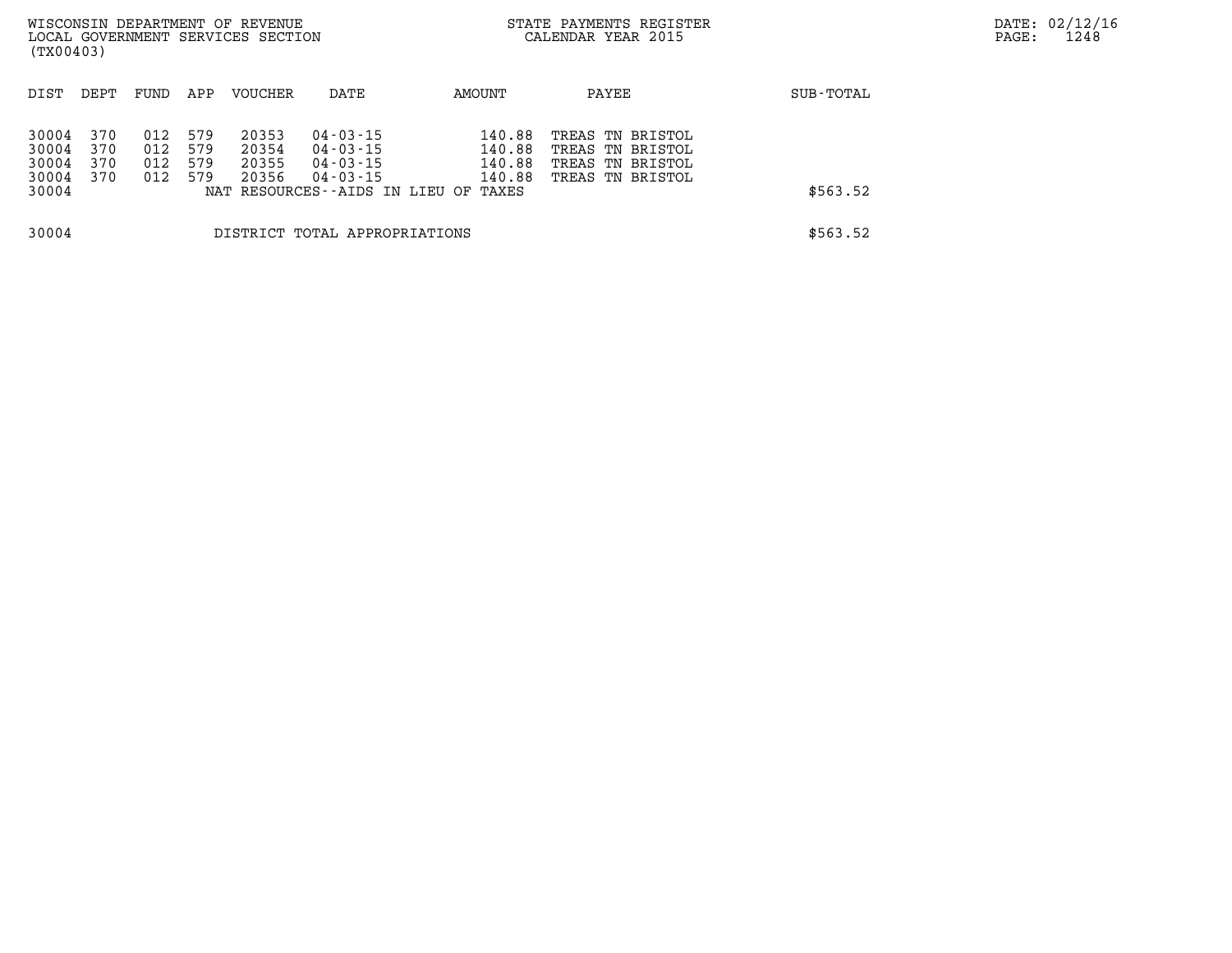|                         | WISCONSIN DEPARTMENT OF REVENUE<br>LOCAL GOVERNMENT SERVICES SECTION<br>(TX00403) |                    |  |                  |                                |                                                                                                                                   | STATE PAYMENTS REGISTER<br>CALENDAR YEAR 2015                  |             | DATE: 02/12/16<br>$\mathtt{PAGE}$ :<br>1249 |
|-------------------------|-----------------------------------------------------------------------------------|--------------------|--|------------------|--------------------------------|-----------------------------------------------------------------------------------------------------------------------------------|----------------------------------------------------------------|-------------|---------------------------------------------|
|                         | DIST DEPT FUND                                                                    |                    |  | APP VOUCHER DATE |                                | AMOUNT                                                                                                                            | PAYEE                                                          | SUB-TOTAL   |                                             |
| 30006                   | 30006 165                                                                         |                    |  |                  |                                | 002 225 00766 06-25-15 5,753.96 TREAS TN PARIS<br>SAFETY/PROF SERV--FIRE INSURANCE DUES                                           |                                                                | \$5,753.96  |                                             |
| 30006                   | 30006 370                                                                         | 012 571            |  |                  |                                | NAT RESOURCES--FOREST CROP/MFL/CO FOREST                                                                                          |                                                                | \$26.10     |                                             |
| 30006<br>30006          | - 395<br>395                                                                      | 011 191<br>011 191 |  |                  |                                | 38769  01-05-15  4,277.38  TOWN OF PARIS<br>46769 04-06-15 4,277.38 TOWN OF PARIS                                                 |                                                                |             |                                             |
| 30006<br>30006<br>30006 | 395<br>395                                                                        | 011 191<br>011 191 |  |                  |                                | 54769 07-06-15 4,277.38 TOWN OF PARIS<br>66769  10-05-15  4,277.40  TOWN OF PARIS<br>TRANSPORTATION - - GENERAL TRANSP AIDS - GTA |                                                                |             |                                             |
|                         |                                                                                   |                    |  |                  |                                |                                                                                                                                   |                                                                | \$17,109.54 |                                             |
| 30006 435<br>30006      |                                                                                   | 005 162            |  |                  |                                | HS--AMBULANCE FUNDING ASSISTANCE GRANTS                                                                                           | $01\text{DHS}$ $09-11-15$ $4,811.03$ TOWN OF PARIS FIRE RESCUE | \$4,811.03  |                                             |
| 30006                   | 30006 835                                                                         | 002 105            |  |                  | REVENUE--STATE SHARED REVENUES | 43694  07-27-15  47,261.99  TREAS TN PARIS                                                                                        |                                                                | \$47,261.99 |                                             |
| 30006                   |                                                                                   |                    |  |                  | DISTRICT TOTAL APPROPRIATIONS  |                                                                                                                                   |                                                                | \$74,962.62 |                                             |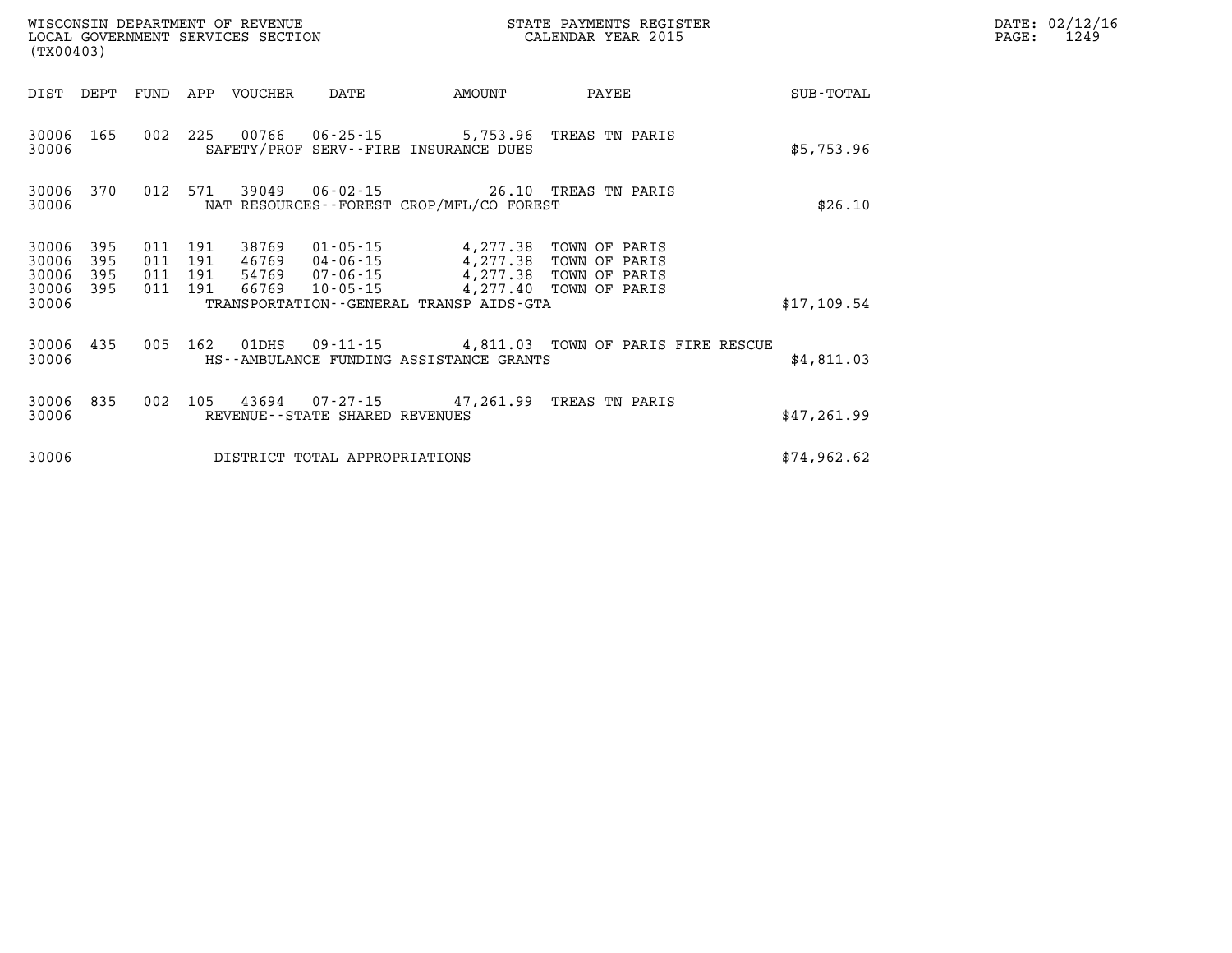|                                               | WISCONSIN DEPARTMENT OF REVENUE<br>LOCAL GOVERNMENT SERVICES SECTION<br>(TX00403) |                      |                                          |                         |                                                        |                                                                           | STATE PAYMENTS REGISTER<br>CALENDAR YEAR 2015                                                                                                                                            |              | DATE: 02/12/16<br>1250<br>$\mathtt{PAGE:}$ |
|-----------------------------------------------|-----------------------------------------------------------------------------------|----------------------|------------------------------------------|-------------------------|--------------------------------------------------------|---------------------------------------------------------------------------|------------------------------------------------------------------------------------------------------------------------------------------------------------------------------------------|--------------|--------------------------------------------|
|                                               |                                                                                   |                      |                                          |                         | DIST DEPT FUND APP VOUCHER DATE AMOUNT                 |                                                                           | PAYEE                                                                                                                                                                                    | SUB-TOTAL    |                                            |
| 30010                                         | 30010 165                                                                         |                      |                                          |                         |                                                        | 002 225 00767 06-25-15 12,517.28<br>SAFETY/PROF SERV--FIRE INSURANCE DUES | TREAS TN RANDALL                                                                                                                                                                         | \$12,517.28  |                                            |
| 30010                                         |                                                                                   |                      |                                          | 30010 370 002 503 17556 | $01 - 12 - 15$                                         | NAT RESOURCES--AIDS IN LIEU OF TAXES                                      | 5,708.28 TREAS TN RANDALL<br>525.20 TOWN SHARE                                                                                                                                           | \$5,708.28   |                                            |
| 30010                                         | 30010 370                                                                         |                      |                                          |                         | NAT RESOURCES--BOAT PATROL                             |                                                                           | 012 381 00641 04-03-15 6,731.86 TREAS TN RANDALL                                                                                                                                         | \$6,731.86   |                                            |
| 30010                                         | 30010 370                                                                         |                      |                                          |                         |                                                        | NAT RESOURCES--BOATING ENFORCEMENT AIDS                                   | 012 550 00641 04-03-15 23,325.90 TREAS TN RANDALL                                                                                                                                        | \$23,325.90  |                                            |
| 30010                                         | 30010 370                                                                         |                      |                                          |                         |                                                        | NAT RESOURCES--FOREST CROP/MFL/CO FOREST                                  | 012 571 39050 06-02-15 6.40 TREAS TN RANDALL                                                                                                                                             | \$6.40       |                                            |
| 30010                                         | 30010 370                                                                         | 30010 370 012 579    | 012 579                                  |                         |                                                        | NAT RESOURCES--AIDS IN LIEU OF TAXES                                      | 20350  04-03-15  156.62  TREAS TN RANDALL<br>20350  04-03-15  308.75  TREAS TN RANDALL                                                                                                   | \$465.37     |                                            |
| 30010                                         | 30010 370                                                                         |                      |                                          |                         | NAT RESOURCES--RU RECYCLING GRANT                      |                                                                           | 074 670 42686 05-29-15 7,639.46 TREAS TN RANDALL                                                                                                                                         | \$7,639.46   |                                            |
| 30010 395<br>30010<br>30010<br>30010<br>30010 | 395<br>395<br>395                                                                 |                      | 011 191<br>011 191<br>011 191<br>011 191 |                         | 46770 04-06-15                                         | TRANSPORTATION--GENERAL TRANSP AIDS-GTA                                   | 38770  01-05-15  25,975.39  TOWN OF RANDALL<br>46770  04-06-15  25,975.39  TOWN OF RANDALL<br>54770  07-06-15  25,975.39  TOWN OF RANDALL<br>66770  10-05-15  25,975.42  TOWN OF RANDALL | \$103,901.59 |                                            |
| 30010                                         | 30010 395                                                                         |                      |                                          |                         |                                                        | TRANSPORTATION - - LRIP/TRIP/MSIP GRANTS                                  | 011  278  52850  07-06-15  7,514.92  TREAS TN RANDALL                                                                                                                                    | \$7,514.92   |                                            |
| 30010                                         |                                                                                   | 30010 455 002 231 18 |                                          |                         | $04 - 20 - 15$<br>JUSTICE - - LAW ENFORCEMENT TRAINING |                                                                           | 320.00 TREAS TN RANDALL                                                                                                                                                                  | \$320.00     |                                            |
| 30010<br>30010                                | 835                                                                               |                      | 002 105                                  |                         | REVENUE - - STATE SHARED REVENUES                      |                                                                           | 43695 07-27-15 6,067.07 TREAS TN RANDALL                                                                                                                                                 | \$6,067.07   |                                            |
| 30010<br>30010                                | 835                                                                               |                      | 002 109                                  | 02718                   | 07-27-15<br>REVENUE--EXEMPT COMPUTER AID               |                                                                           | 469.00 TREAS TN RANDALL                                                                                                                                                                  | \$469.00     |                                            |
| 30010                                         |                                                                                   |                      |                                          |                         | DISTRICT TOTAL APPROPRIATIONS                          |                                                                           |                                                                                                                                                                                          | \$174,667.13 |                                            |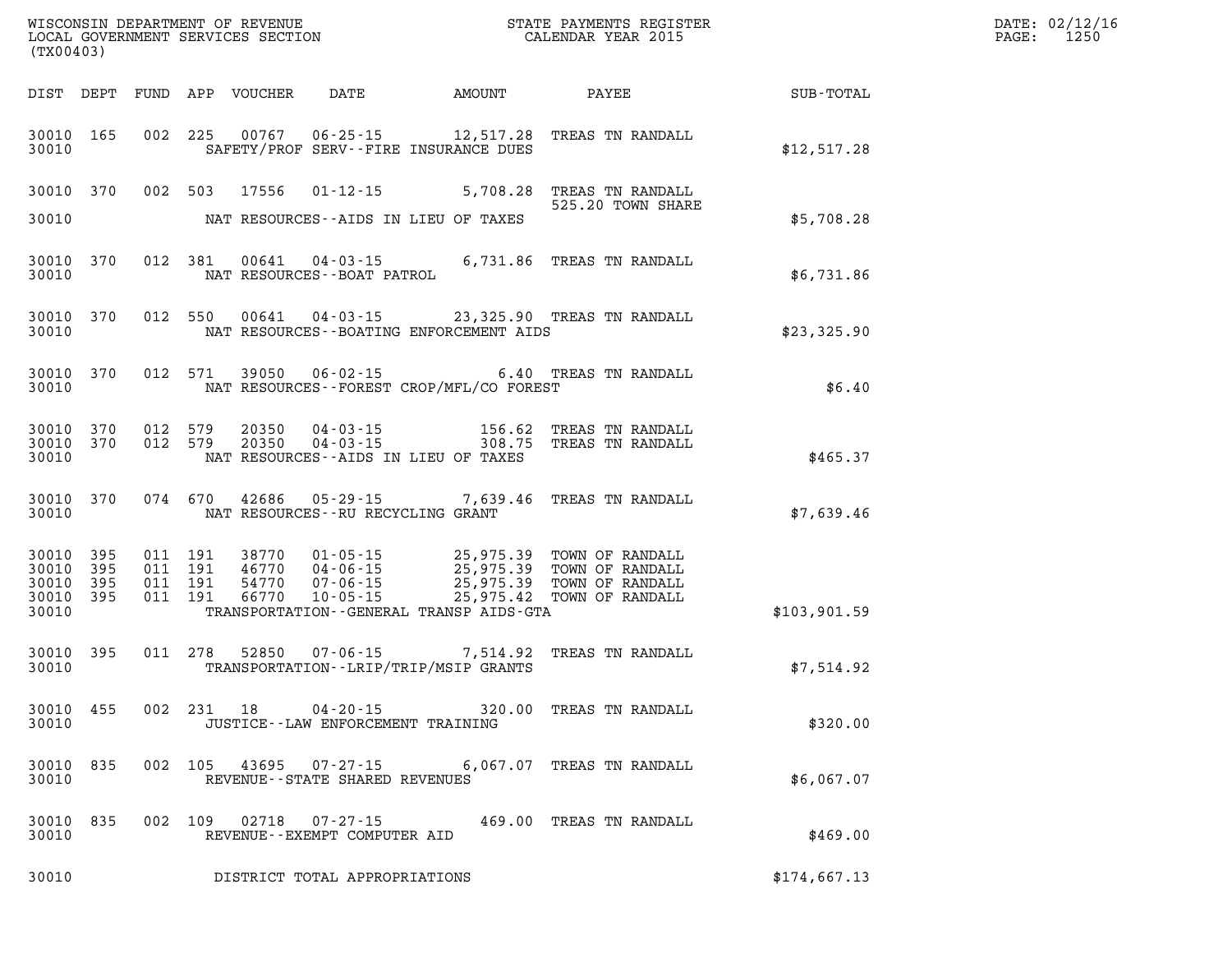| (TX00403)                   |            |         |                    |                |                                        |                                                                   |                                                                                                                                                                                  |                  | DATE: 02/12/16<br>1251<br>$\mathtt{PAGE}$ : |
|-----------------------------|------------|---------|--------------------|----------------|----------------------------------------|-------------------------------------------------------------------|----------------------------------------------------------------------------------------------------------------------------------------------------------------------------------|------------------|---------------------------------------------|
|                             |            |         |                    |                | DIST DEPT FUND APP VOUCHER DATE AMOUNT |                                                                   | PAYEE                                                                                                                                                                            | <b>SUB-TOTAL</b> |                                             |
| 30012                       | 30012 165  |         | 002 225            |                |                                        | 00768 06-25-15 32,666.17<br>SAFETY/PROF SERV--FIRE INSURANCE DUES | TREAS TN SALEM                                                                                                                                                                   | \$32,666.17      |                                             |
|                             | 30012 370  |         | 002 503            | 17978          |                                        |                                                                   | 01-30-15 6,420.68 TREAS TN SALEM<br>880.38 TOWN SHARE                                                                                                                            |                  |                                             |
| 30012                       |            |         |                    |                |                                        | NAT RESOURCES--AIDS IN LIEU OF TAXES                              |                                                                                                                                                                                  | \$6,420.68       |                                             |
| 30012                       | 30012 370  |         |                    |                | NAT RESOURCES--BOAT PATROL             |                                                                   | 012 381 00647 04-03-15 2,818.76 TREAS TN SALEM                                                                                                                                   | \$2,818.76       |                                             |
| 30012                       | 30012 370  |         |                    |                |                                        | NAT RESOURCES--BOATING ENFORCEMENT AIDS                           | 012 550 00647 04-03-15 9,766.99 TREAS TN SALEM                                                                                                                                   | \$9,766.99       |                                             |
| 30012                       | 30012 370  |         |                    |                |                                        | NAT RESOURCES--FOREST CROP/MFL/CO FOREST                          | 012 571 39051 06-02-15 20.00 TREAS TN SALEM                                                                                                                                      | \$20.00          |                                             |
| 30012 370                   | 30012 370  | 012 579 | 012 579            | 20351<br>20351 | 04 - 03 - 15<br>04 - 03 - 15           | 109.76                                                            | 43.89 TREAS TN SALEM<br>TREAS TN SALEM                                                                                                                                           |                  |                                             |
| 30012 370<br>30012          |            | 012 579 |                    | 20351          | $04 - 03 - 15$                         | 957.79<br>NAT RESOURCES--AIDS IN LIEU OF TAXES                    | TREAS TN SALEM                                                                                                                                                                   | \$1,111.44       |                                             |
| 30012                       | 30012 370  |         | 074 670            |                | NAT RESOURCES--RU RECYCLING GRANT      |                                                                   | 42687 05-29-15 12,047.32 TREAS TN SALEM                                                                                                                                          | \$12,047.32      |                                             |
| 30012<br>30012              | 395<br>395 |         | 011 191<br>011 191 |                |                                        |                                                                   | 38771  01-05-15  85,572.36  TOWN OF SALEM<br>46771  04-06-15  85,572.36  TOWN OF SALEM<br>54771  07-06-15  85,572.36  TOWN OF SALEM<br>66771  10-05-15  85,572.39  TOWN OF SALEM |                  |                                             |
| 30012<br>30012 395<br>30012 | 395        |         | 011 191<br>011 191 |                |                                        | TRANSPORTATION--GENERAL TRANSP AIDS-GTA                           |                                                                                                                                                                                  | \$342,289.47     |                                             |
| 30012                       | 30012 435  |         |                    | 005 162 01DHS  |                                        | HS--AMBULANCE FUNDING ASSISTANCE GRANTS                           | 09-11-15 6,043.67 TOWN OF SALEM FIRE RESCUE                                                                                                                                      | \$6,043.67       |                                             |
| 30012                       | 30012 455  |         |                    |                | JUSTICE - - LAW ENFORCEMENT TRAINING   |                                                                   | 002 231 18 04-20-15 1,120.00 TREAS TN SALEM                                                                                                                                      | \$1,120.00       |                                             |
| 30012                       | 30012 835  |         |                    |                | REVENUE - - STATE SHARED REVENUES      |                                                                   | 002 105 43696 07-27-15 18,040.41 TREAS TN SALEM                                                                                                                                  | \$18,040.41      |                                             |
| 30012                       | 30012 835  |         |                    |                | REVENUE--EXEMPT COMPUTER AID           |                                                                   | 002 109 02719 07-27-15 809.00 TREAS TN SALEM                                                                                                                                     | \$809.00         |                                             |
|                             |            |         |                    |                | 30012 835 021 363 35697 03-23-15       |                                                                   | 27,076.78 TREAS TN SALEM                                                                                                                                                         |                  |                                             |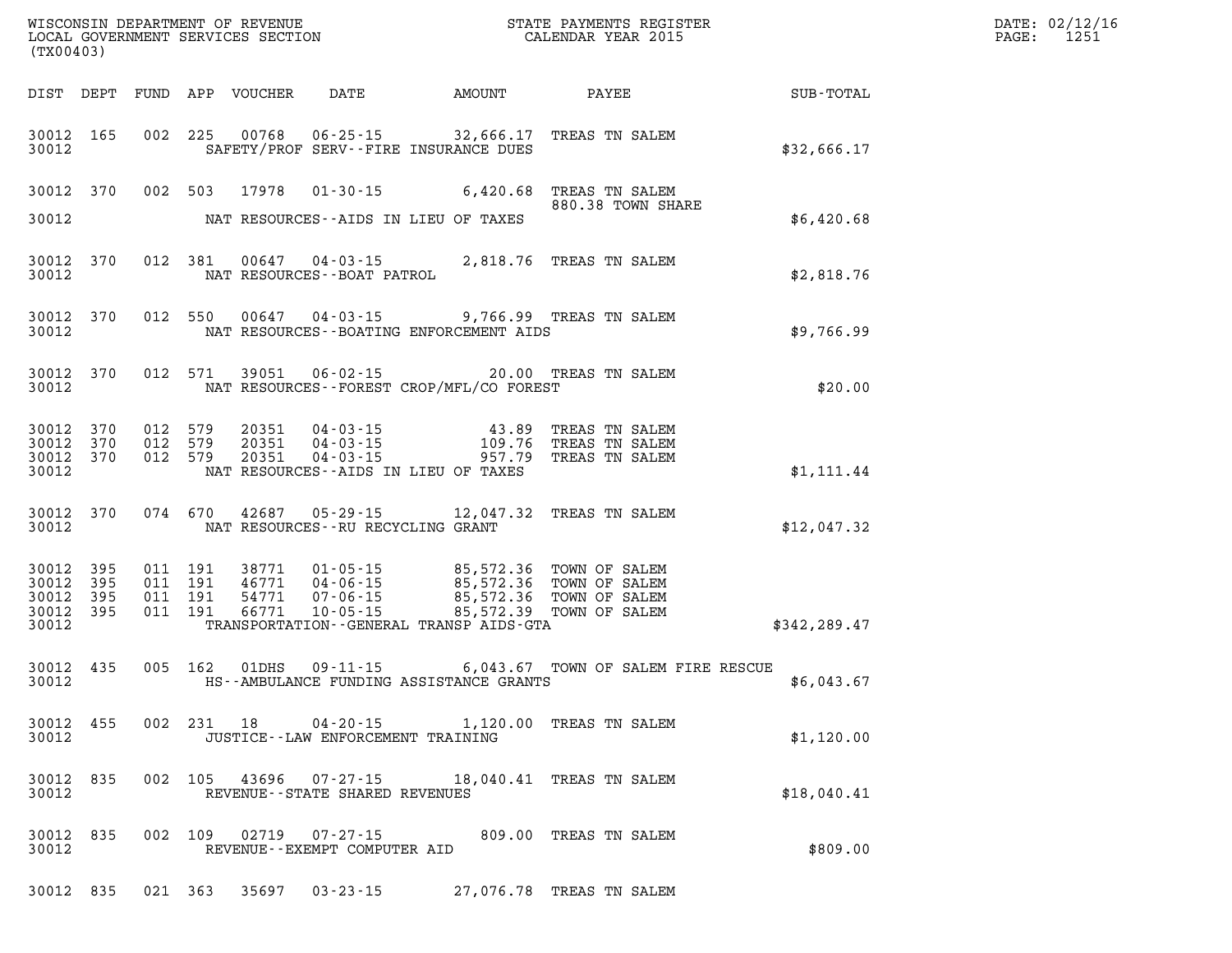| (TX00403) |      |      |     | WISCONSIN DEPARTMENT OF REVENUE<br>LOCAL GOVERNMENT SERVICES SECTION |                               | STATE PAYMENTS REGISTER<br>CALENDAR YEAR 2015 |       |               | PAGE: | DATE: 02/12/16<br>1252 |
|-----------|------|------|-----|----------------------------------------------------------------------|-------------------------------|-----------------------------------------------|-------|---------------|-------|------------------------|
| DIST      | DEPT | FUND | APP | VOUCHER                                                              | DATE                          | AMOUNT                                        | PAYEE | SUB-TOTAL     |       |                        |
| 30012     |      |      |     |                                                                      | REVENUE - - LOTTERY CREDIT -  |                                               |       | \$27,076.78   |       |                        |
| 30012     |      |      |     |                                                                      | DISTRICT TOTAL APPROPRIATIONS |                                               |       | \$460, 230.69 |       |                        |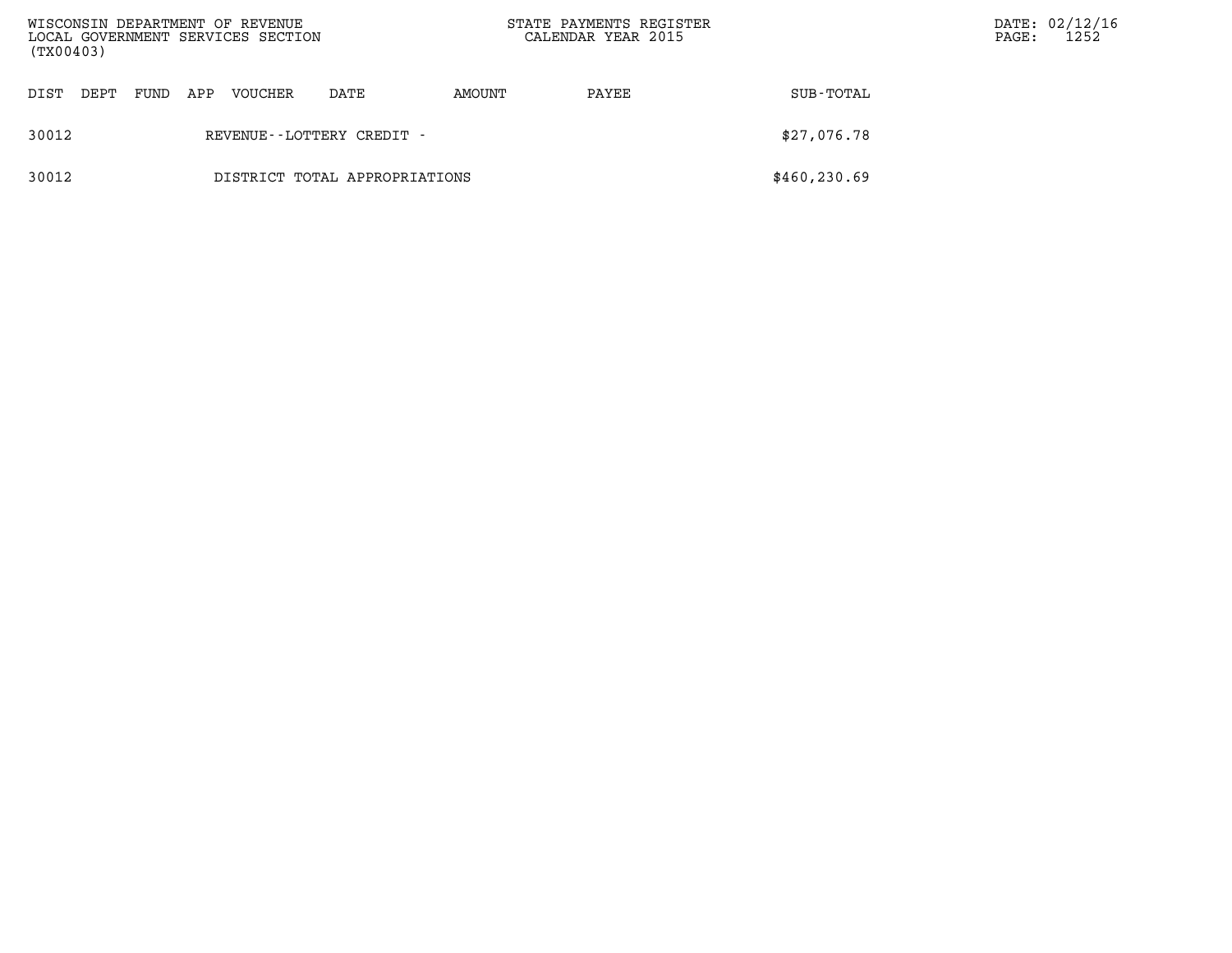| (TX00403)          | WISCONSIN DEPARTMENT OF REVENUE<br>LOCAL GOVERNMENT SERVICES SECTION<br>(TWO0400) |       |  |  |                                         |                                              |                                                                                                                                                                                                                                                                                        |                                                        | DATE: 02/12/16<br>PAGE: 1253 |
|--------------------|-----------------------------------------------------------------------------------|-------|--|--|-----------------------------------------|----------------------------------------------|----------------------------------------------------------------------------------------------------------------------------------------------------------------------------------------------------------------------------------------------------------------------------------------|--------------------------------------------------------|------------------------------|
|                    |                                                                                   |       |  |  |                                         |                                              |                                                                                                                                                                                                                                                                                        | DIST DEPT FUND APP VOUCHER DATE AMOUNT PAYEE SUB-TOTAL |                              |
|                    |                                                                                   | 30014 |  |  |                                         | SAFETY/PROF SERV--FIRE INSURANCE DUES        | 30014 165 002 225 00769 06-25-15 25,129.83 TREAS TN SOMERS                                                                                                                                                                                                                             | \$25, 129.83                                           |                              |
| 30014              |                                                                                   |       |  |  |                                         | NAT RESOURCES -- FOREST CROP/MFL/CO FOREST   | 30014 370 012 571 39052 06-02-15 12.60 TREAS TN SOMERS                                                                                                                                                                                                                                 | \$12.60                                                |                              |
|                    |                                                                                   |       |  |  | 30014 NAT RESOURCES--RU RECYCLING GRANT |                                              | 30014 370 074 670 42688 05-29-15 19,217.54 TREAS TN SOMERS                                                                                                                                                                                                                             | \$19, 217.54                                           |                              |
| 30014 395<br>30014 | 30014 395<br>30014 395<br>30014 395                                               |       |  |  |                                         | TRANSPORTATION - GENERAL TRANSP AIDS - GTA   | $\begin{tabular}{cccc} 011 & 191 & 38772 & 01-05-15 & 27,798.54 & TOWN OF SOMERS \\ 011 & 191 & 46772 & 04-06-15 & 27,798.54 & TOWN OF SOMERS \\ 011 & 191 & 54772 & 07-06-15 & 27,798.54 & TOWN OF SOMERS \\ 011 & 191 & 66772 & 10-05-15 & 27,798.57 & TOWN OF SOMERS \end{tabular}$ | \$111,194.19                                           |                              |
| 30014              |                                                                                   |       |  |  |                                         | HS--AMBULANCE FUNDING ASSISTANCE GRANTS      | 30014 435 005 162 01DHS 09-11-15 5,370.18 SOMERS FIRE AND RESCUE                                                                                                                                                                                                                       | \$5,370.18                                             |                              |
| 30014              | 30014 435                                                                         |       |  |  |                                         | HS--PREPAID MEDICAL TRANSPORT REIMBURSE      | 005 163 01LGS 11-16-15 6,839.08 DHS PREPAID MEDICAL TRANSPORT                                                                                                                                                                                                                          | \$6,839.08                                             |                              |
| 30014              |                                                                                   |       |  |  | REVENUE--STATE SHARED REVENUES          |                                              | 30014 835 002 105 43697 07-27-15 21,010.93 TREAS TN SOMERS                                                                                                                                                                                                                             | \$21,010.93                                            |                              |
| 30014              | 30014 835                                                                         |       |  |  | REVENUE - - EXEMPT COMPUTER AID         |                                              | 002 109 02720 07-27-15 3,213.00 TREAS TN SOMERS                                                                                                                                                                                                                                        | \$3,213.00                                             |                              |
|                    |                                                                                   |       |  |  |                                         | 30014 DOA-PAYMENT FOR MUNICIPAL SERVICES AID | 30014 835 002 501 00002 02-02-15 148,763.50 TREAS TN SOMERS                                                                                                                                                                                                                            | \$148,763.50                                           |                              |
|                    |                                                                                   |       |  |  | 30014 REVENUE - LOTTERY CREDIT -        |                                              | 30014 835 021 363 35698 03-23-15 22,656.85 TREAS TN SOMERS                                                                                                                                                                                                                             | \$22,656.85                                            |                              |
| 30014              |                                                                                   |       |  |  | DISTRICT TOTAL APPROPRIATIONS           |                                              |                                                                                                                                                                                                                                                                                        | \$363,407.70                                           |                              |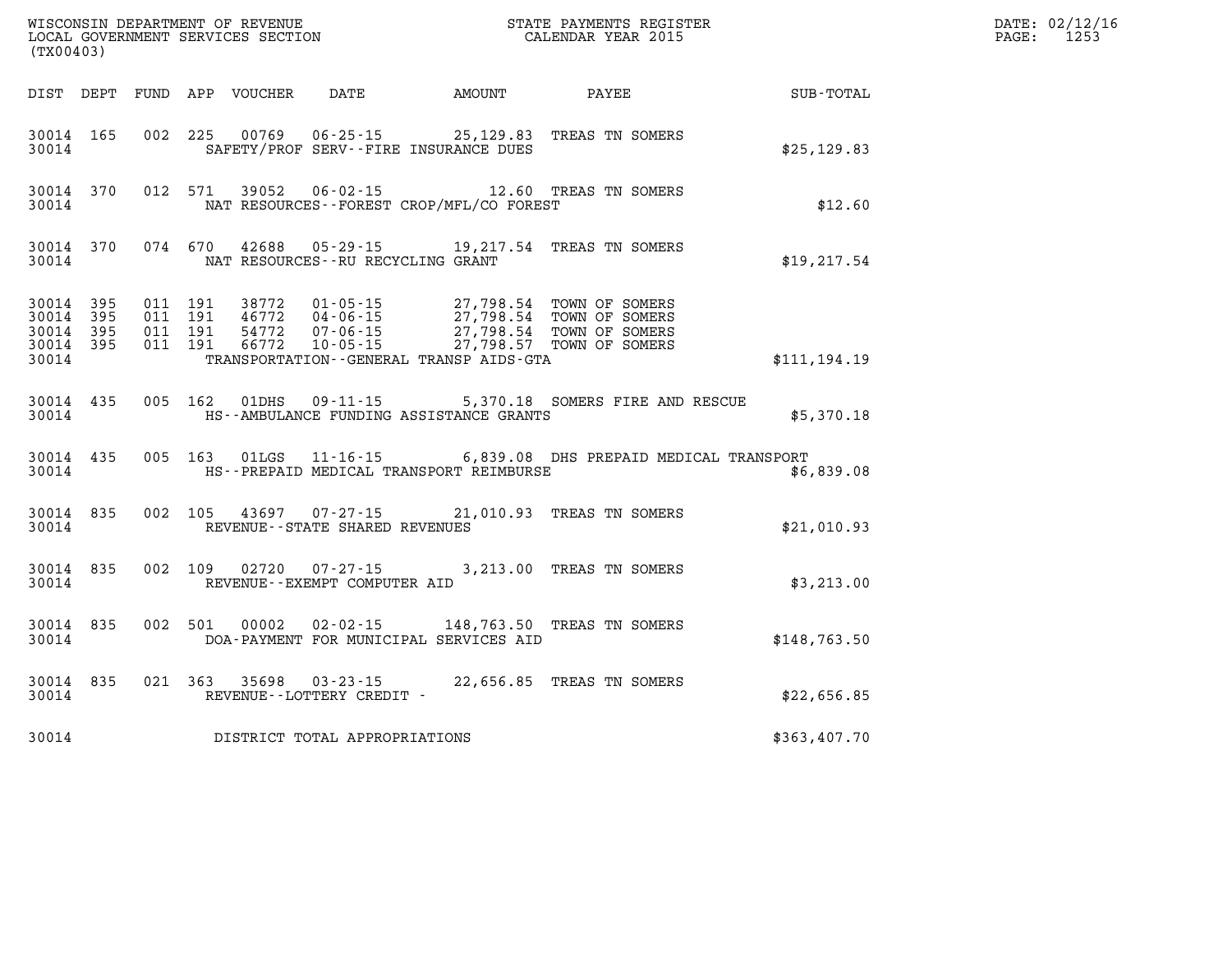| DATE: | 02/12/16 |
|-------|----------|
| PAGE: | 1254     |

| (TX00403)                                     |                    |                                          | LOCAL GOVERNMENT SERVICES SECTION |                                       |                                              | CALENDAR YEAR 2015                                                                                                                                                                          |              | PAGE: | 1254 |
|-----------------------------------------------|--------------------|------------------------------------------|-----------------------------------|---------------------------------------|----------------------------------------------|---------------------------------------------------------------------------------------------------------------------------------------------------------------------------------------------|--------------|-------|------|
|                                               |                    |                                          |                                   |                                       | DIST DEPT FUND APP VOUCHER DATE AMOUNT PAYEE |                                                                                                                                                                                             | SUB-TOTAL    |       |      |
| 30016 165<br>30016                            |                    | 002 225                                  | 00770                             | $06 - 25 - 15$                        | SAFETY/PROF SERV--FIRE INSURANCE DUES        | 9,299.34 TREAS TN WHEATLAND                                                                                                                                                                 | \$9,299.34   |       |      |
| 30016 370<br>30016 370                        |                    | 002 503<br>002 503                       | 17557<br>17979                    | $01 - 12 - 15$<br>$01 - 30 - 15$      | 5,306.76                                     | TREAS TN WHEATLAND<br>5,306.76 TREAS TN WHEATLAND<br>547.93 TOWN SHARE                                                                                                                      |              |       |      |
| 30016                                         |                    |                                          |                                   |                                       | NAT RESOURCES--AIDS IN LIEU OF TAXES         |                                                                                                                                                                                             | \$10,613.52  |       |      |
| 30016<br>30016                                | 370                | 012 381                                  | 00667                             | NAT RESOURCES--BOAT PATROL            |                                              | 04-03-15 415.40 TREAS TN WHEATLAND                                                                                                                                                          | \$415.40     |       |      |
| 30016<br>30016                                | 370                |                                          | 012 550 00667                     | $04 - 03 - 15$                        | NAT RESOURCES--BOATING ENFORCEMENT AIDS      | 1,439.35 TREAS TN WHEATLAND                                                                                                                                                                 | \$1,439.35   |       |      |
| 30016 370<br>30016                            |                    |                                          |                                   |                                       | NAT RESOURCES--FOREST CROP/MFL/CO FOREST     | 012 571 39053 06-02-15 32.60 TREAS TN WHEATLAND                                                                                                                                             | \$32.60      |       |      |
| 30016 370<br>30016 370<br>30016               |                    | 012 579<br>012 579                       | 20352<br>20352                    | 04 - 03 - 15                          | NAT RESOURCES -- AIDS IN LIEU OF TAXES       | 536.75 TREAS TN WHEATLAND<br>04-03-15 36.00 TREAS TN WHEATLAND                                                                                                                              | \$572.75     |       |      |
| 30016 370<br>30016                            |                    |                                          |                                   | NAT RESOURCES--RU RECYCLING GRANT     |                                              | 074 670 42689 05-29-15 6,014.55 TREAS TN WHEATLAND                                                                                                                                          | \$6,014.55   |       |      |
| 30016 395<br>30016<br>30016<br>30016<br>30016 | 395<br>-395<br>395 | 011 191<br>011 191<br>011 191<br>011 191 | 38773<br>46773<br>54773<br>66773  | $10 - 05 - 15$                        | TRANSPORTATION--GENERAL TRANSP AIDS-GTA      | 01-05-15 21,299.91 TOWN OF WHEATLAND<br>04-06-15 21,299.91 TOWN OF WHEATLAND<br>07-06-15 21,299.91 TOWN OF WHEATLAND<br>10-05-15 21,299.94 TOWN OF WHEATLAND<br>21,299.94 TOWN OF WHEATLAND | \$85,199.67  |       |      |
| 30016<br>30016                                | 835                |                                          |                                   | REVENUE - - STATE SHARED REVENUES     |                                              | 002 105 43698 07-27-15 6,605.96 TREAS TN WHEATLAND                                                                                                                                          | \$6,605.96   |       |      |
| 30016<br>30016                                | 835                |                                          | 002 109 02721                     | REVENUE--EXEMPT COMPUTER AID          |                                              | 07-27-15 117.00 TREAS TN WHEATLAND                                                                                                                                                          | \$117.00     |       |      |
| 30016 835<br>30016                            |                    |                                          | 021 363 35699                     | 03-23-15<br>REVENUE--LOTTERY CREDIT - |                                              | 22,081.27 TREAS TN WHEATLAND                                                                                                                                                                | \$22,081.27  |       |      |
| 30016                                         |                    |                                          |                                   | DISTRICT TOTAL APPROPRIATIONS         |                                              |                                                                                                                                                                                             | \$142,391.41 |       |      |

WISCONSIN DEPARTMENT OF REVENUE **STATE PAYMENTS REGISTER**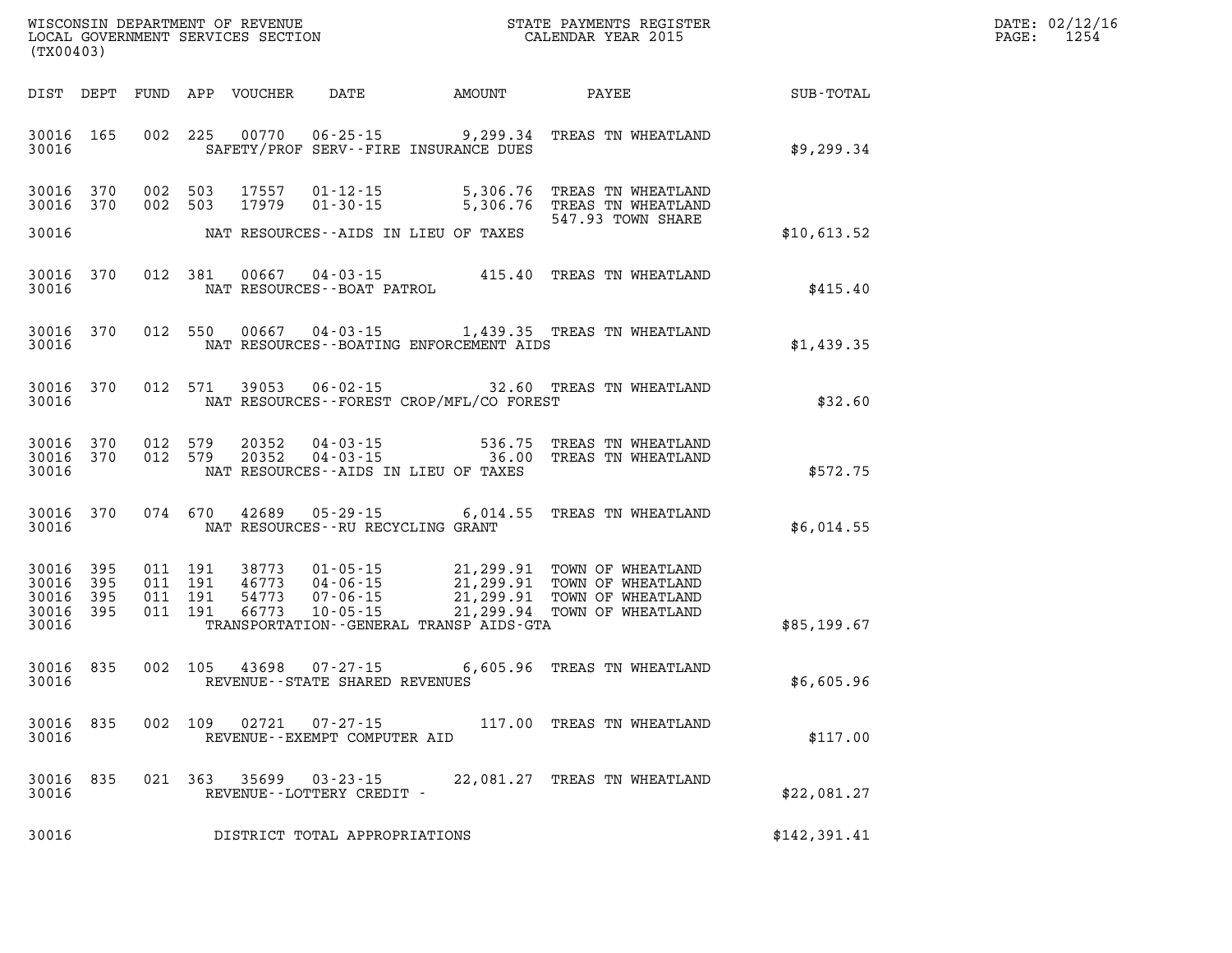| (TX00403)                                    |           |  |                                              | % WISCONSIN DEPARTMENT OF REVENUE $$\tt STATE~PAYMEMTS~REGISTER~LOCAL~GOVERNMENT~SERVICES~SECTION~CALENDAR~YEAR~2015$ |                  | DATE: 02/12/16<br>PAGE: 1255 |
|----------------------------------------------|-----------|--|----------------------------------------------|-----------------------------------------------------------------------------------------------------------------------|------------------|------------------------------|
|                                              |           |  | DIST DEPT FUND APP VOUCHER DATE AMOUNT       | <b>PAYEE</b>                                                                                                          | <b>SUB-TOTAL</b> |                              |
| 30104                                        |           |  | SAFETY/PROF SERV--FIRE INSURANCE DUES        | 30104 165 002 225 00771 06-25-15 16,205.99 TREAS VIL BRISTOL                                                          | \$16, 205.99     |                              |
| 30104                                        |           |  | NAT RESOURCES--FOREST CROP/MFL/CO FOREST     | 30104 370 012 571 39054 06-02-15 31.60 TREAS VIL BRISTOL                                                              | \$31.60          |                              |
| 30104                                        |           |  | NAT RESOURCES--URBAN FORESTRY GRANTS         | 30104 370 012 587 02168 03-27-15 19,628.54 TREAS VIL BRISTOL                                                          | \$19,628.54      |                              |
| 30104                                        |           |  | NAT RESOURCES--RU RECYCLING GRANT            | 30104 370 074 670 42690 05-29-15 15,637.18 TREAS VIL BRISTOL                                                          | \$15,637.18      |                              |
| 30104 395<br>30104 395<br>30104 395<br>30104 | 30104 395 |  | TRANSPORTATION - - GENERAL TRANSP AIDS - GTA |                                                                                                                       | \$131,775.32     |                              |
| 30104                                        | 30104 395 |  | TRANSPORTATION - - LRIP/TRIP/MSIP GRANTS     | 011 278 61291 09-25-15 11,897.04 TREAS VIL BRISTOL                                                                    | \$11,897.04      |                              |
| 30104                                        |           |  | HS--PREPAID MEDICAL TRANSPORT REIMBURSE      | 30104 435 005 163 01LGS 11-16-15 2,000.00 DHS PREPAID MEDICAL TRANSPORT                                               | \$2,000.00       |                              |
|                                              | 30104     |  | REVENUE--STATE SHARED REVENUES               | 30104 835 002 105 43699 07-27-15 8,668.66 TREAS VIL BRISTOL                                                           | \$8,668.66       |                              |
| 30104                                        | 30104 835 |  | REVENUE--EXEMPT COMPUTER AID                 | 002 109 02722 07-27-15 1,750.00 TREAS VIL BRISTOL                                                                     | \$1,750.00       |                              |
| 30104                                        |           |  | REVENUE - - LOTTERY CREDIT -                 | 30104 835 021 363 35700 03-23-15 26,321.95 TREAS VIL BRISTOL                                                          | \$26,321.95      |                              |
| 30104                                        |           |  | DISTRICT TOTAL APPROPRIATIONS                |                                                                                                                       | \$233,916.28     |                              |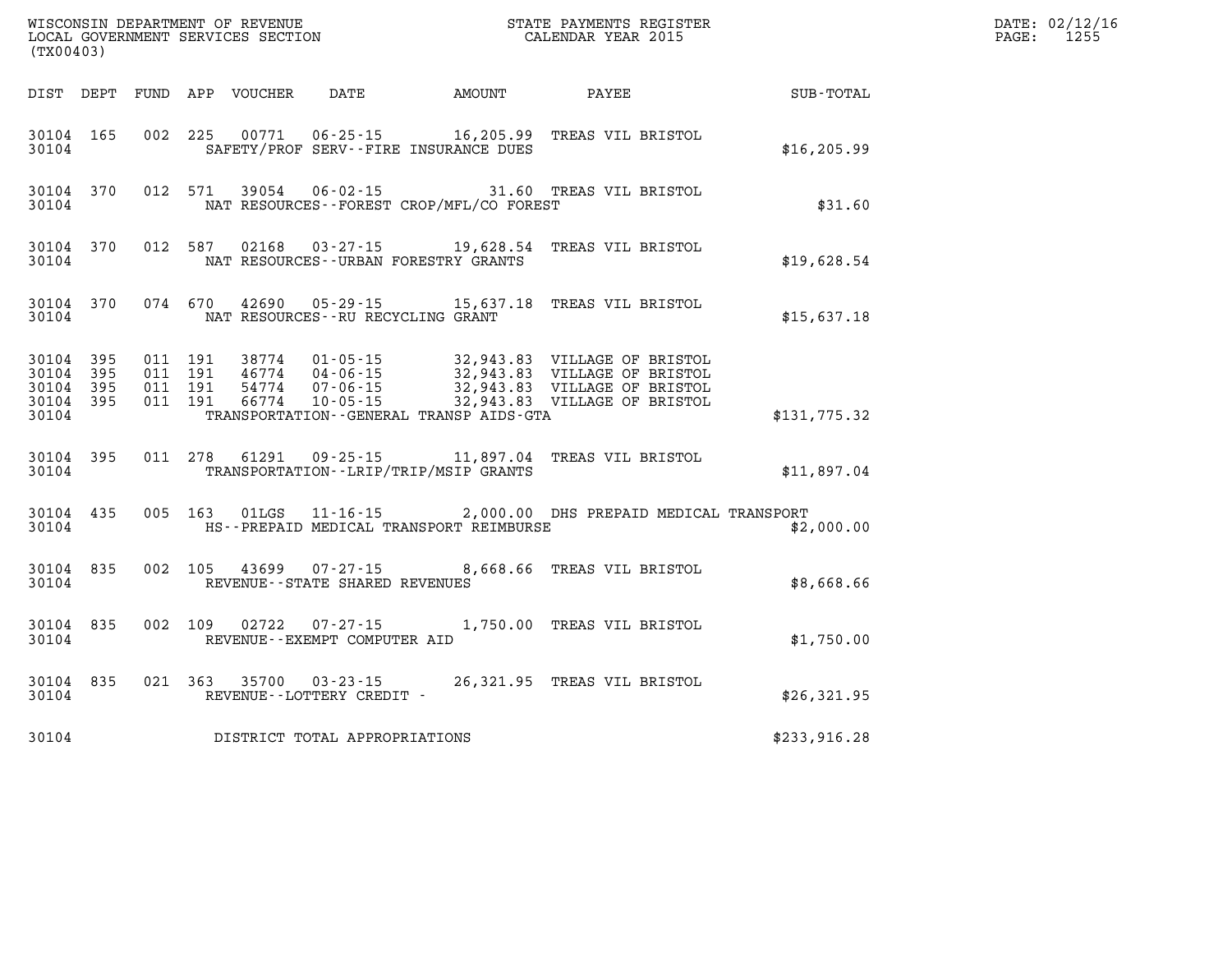| (TX00403)                       |           |  |                                                                                  |                                             | WISCONSIN DEPARTMENT OF REVENUE<br>LOCAL GOVERNMENT SERVICES SECTION TERMS OF CALENDAR YEAR 2015                                                                                                                                                                                                                                           | <b>TER</b>    | DATE: 02/12/16<br>PAGE: 1256 |
|---------------------------------|-----------|--|----------------------------------------------------------------------------------|---------------------------------------------|--------------------------------------------------------------------------------------------------------------------------------------------------------------------------------------------------------------------------------------------------------------------------------------------------------------------------------------------|---------------|------------------------------|
|                                 |           |  |                                                                                  |                                             | DIST DEPT FUND APP VOUCHER DATE AMOUNT PAYEE PAYES                                                                                                                                                                                                                                                                                         |               |                              |
|                                 |           |  |                                                                                  | 30171 SAFETY/PROF SERV--FIRE INSURANCE DUES | 30171 165 002 225 00772 06-25-15 8,012.04 TREAS VIL PADDOCK LAKE                                                                                                                                                                                                                                                                           | \$8,012.04    |                              |
|                                 |           |  |                                                                                  |                                             | 30171 370 002 503 17558 01-12-15 208.43 TREAS VIL PADDOCK LAKE 20171 208.43<br>56.88 VILL SHARE                                                                                                                                                                                                                                            |               |                              |
|                                 |           |  |                                                                                  | 30171 NAT RESOURCES--AIDS IN LIEU OF TAXES  |                                                                                                                                                                                                                                                                                                                                            | \$208.43      |                              |
|                                 |           |  |                                                                                  |                                             | $\begin{tabular}{llllll} 30171 & 370 & 012 & 381 & 00635 & 04-03-15 & 503.72 \end{tabular} \begin{tabular}{llllll} 30171 & 370 & 012 & 381 & 00635 & 04-03-15 & 503.72 & TREAS VIL PADDCK LAKE \\ & \texttt{NAT RESOURCES--BOAT PATROL} & \end{tabular}$                                                                                   | \$503.72      |                              |
|                                 |           |  |                                                                                  |                                             | 30171 370 012 550 00635 04-03-15 1,745.38 TREAS VIL PADDOCK LAKE<br>30171 NAT RESOURCES--BOATING ENFORCEMENT AIDS                                                                                                                                                                                                                          | \$1,745.38    |                              |
|                                 |           |  |                                                                                  | 30171 NAT RESOURCES--AIDS IN LIEU OF TAXES  | $\begin{array}{cccccccc} 30171 & 370 & 012 & 579 & 20357 & 04-03-15 & .72 & \text{TREAS VIL PADDOCK LAKE} \\ 30171 & 370 & 012 & 579 & 20357 & 04-03-15 & .720 & \text{TREAS VIL PADDOCK LAKE} \end{array}$                                                                                                                                | \$7.92        |                              |
|                                 |           |  |                                                                                  | 30171 NAT RESOURCES - URBAN FORESTRY GRANTS | 30171 370 012 587 00603 09-24-15 3,459.01 TREAS VIL PADDOCK LAKE                                                                                                                                                                                                                                                                           | \$3,459.01    |                              |
|                                 |           |  |                                                                                  | 30171 NAT RESOURCES--RU RECYCLING GRANT     | 30171 370 074 670 42691 05-29-15 14,618.64 TREAS VIL PADDOCK LAKE                                                                                                                                                                                                                                                                          | \$14,618.64   |                              |
|                                 |           |  |                                                                                  | 30171 NAT RESOURCES - STEWARDSHIP 2000      | 30171 370 095 512 00489 09-21-15 94,030.48 TREAS VIL PADDOCK LAKE                                                                                                                                                                                                                                                                          | \$94,030.48   |                              |
| 30171                           |           |  |                                                                                  | TRANSPORTATION--GENERAL TRANSP AIDS-GTA     | $\begin{tabular}{cccccc}30171 & 395 & 011 & 191 & 38775 & 01\text{-}05\text{-}15 & 36\text{,}073.90 & \text{VILLAGE OF PADOCK LAKE} \\30171 & 395 & 011 & 191 & 46775 & 04\text{-}06\text{-}15 & 36\text{,}073.90 & \text{VILLAGE OF PADOCK LAKE} \\30171 & 395 & 011 & 191 & 54775 & 07\text{-}06\text{-}15 & 36\text{,}073.90 & \text{V$ | \$144, 295.61 |                              |
|                                 |           |  |                                                                                  |                                             |                                                                                                                                                                                                                                                                                                                                            |               |                              |
| 30171                           |           |  | JUSTICE - - LAW ENFORCEMENT TRAINING                                             |                                             | 30171 455 002 231 13 03-30-15 160.00 TREAS VIL PADDOCK LAKE                                                                                                                                                                                                                                                                                | \$160.00      |                              |
| 30171                           | 30171 835 |  | REVENUE--STATE SHARED REVENUES                                                   |                                             | 002 105 43700 07-27-15 43,286.78 TREAS VIL PADDOCK LAKE                                                                                                                                                                                                                                                                                    | \$43, 286.78  |                              |
| 30171 835<br>30171 835<br>30171 |           |  | 002 109 02723 07-27-15<br>002 109 05158 07-27-15<br>REVENUE--EXEMPT COMPUTER AID |                                             | 2,257.00 TREAS VIL PADDOCK LAKE<br>3,297.00 TREAS VIL PADDOCK LAKE                                                                                                                                                                                                                                                                         | \$5,554.00    |                              |
| 30171                           |           |  | DISTRICT TOTAL APPROPRIATIONS                                                    |                                             |                                                                                                                                                                                                                                                                                                                                            | \$315,882.01  |                              |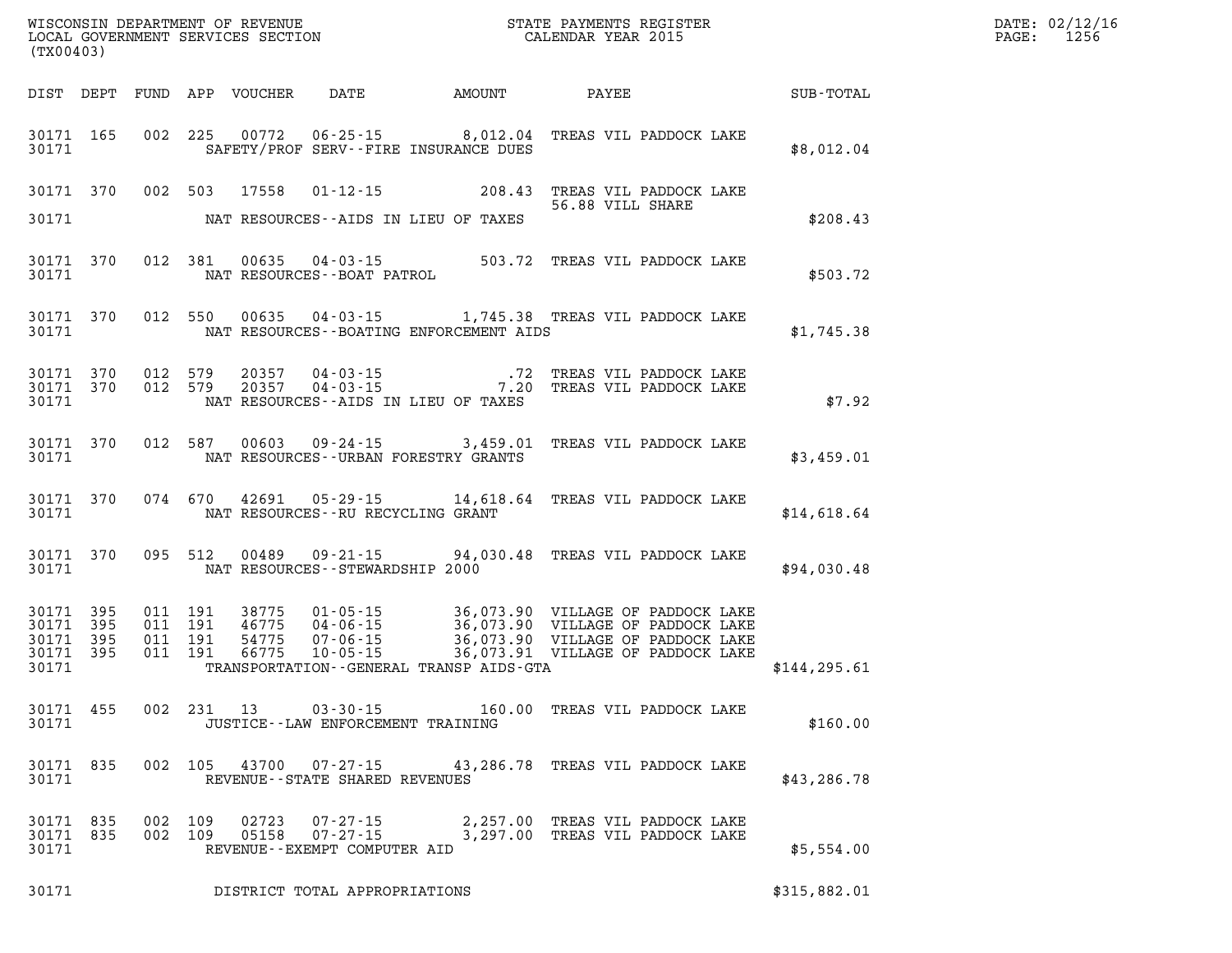| DATE: | 02/12/16 |
|-------|----------|
| PAGE: | 1257     |

| (TX00403)                                                                                                                                                         |                        |  |               | WISCONSIN DEPARTMENT OF REVENUE<br>LOCAL GOVERNMENT SERVICES SECTION CALENDAR YEAR 2015                                                                                                                                                                                              |  |                                 |              | DATE: 02/12/1<br>$\mathtt{PAGE}$ :<br>1257 |
|-------------------------------------------------------------------------------------------------------------------------------------------------------------------|------------------------|--|---------------|--------------------------------------------------------------------------------------------------------------------------------------------------------------------------------------------------------------------------------------------------------------------------------------|--|---------------------------------|--------------|--------------------------------------------|
|                                                                                                                                                                   |                        |  |               |                                                                                                                                                                                                                                                                                      |  |                                 |              |                                            |
| 30174                                                                                                                                                             | 30174 165              |  |               | 002 225 00773 06-25-15 89,998.84 TREAS VIL PLEASANT PRAIRI<br>SAFETY/PROF SERV--FIRE INSURANCE DUES                                                                                                                                                                                  |  |                                 | \$89,998.84  |                                            |
| 30174                                                                                                                                                             | 30174 370<br>30174 370 |  |               | 002 503 17559 01-12-15 77,738.28 TREAS VILL PLEASANT PRAIRIE<br>002 503 18106 01-30-15 76,926.54 TREAS VILL PLEASANT PRAIRIE<br>NAT RESOURCES--AIDS IN LIEU OF TAXES                                                                                                                 |  |                                 | \$154,664.82 |                                            |
|                                                                                                                                                                   | 30174                  |  |               | 30174 370 012 579 20358 04-03-15 2,620.74 TREAS VIL PLEASANT PRAIRIE<br>NAT RESOURCES--AIDS IN LIEU OF TAXES                                                                                                                                                                         |  |                                 | \$2,620.74   |                                            |
|                                                                                                                                                                   |                        |  |               | 30174 370 074 670 42692 05-29-15 46,009.53 TREAS VIL PLEASANT PRAIRI<br>30174 NAT RESOURCES--RU RECYCLING GRANT                                                                                                                                                                      |  |                                 | \$46,009.53  |                                            |
| 30174 395<br>30174 395<br>30174 395<br>30174 395<br>30174 395<br>30174 395<br>30174 395<br>30174 395<br>30174 395<br>30174 395<br>30174 395<br>30174 395<br>30174 |                        |  |               | 011 185 44166 04-06-15 462.40 TREAS VIL PLEASANT PRAIRI<br>011 185 44166 04-06-15 433.92 TREAS VIL PLEASANT PRAIRI<br>011 185 44166 04-06-15 891.36 TREAS VIL PLEASANT PRAIRI<br>011 185 44166 04-06-15 867.88 TREAS VIL PLEASANT P<br>TRANSPORTATION - - HIGHWAY SAFETY - FEDERAL   |  |                                 | \$19,755.70  |                                            |
| 30174 395<br>30174 395<br>30174 395<br>30174 395                                                                                                                  | 30174                  |  |               | 011 191 38776 01-05-15 199,823.42 VILLAGE OF PLEASANT PRAIR<br>011 191 46776 04-06-15 199,823.42 VILLAGE OF PLEASANT PRAIR<br>011 191 54776 07-06-15 199,823.42 VILLAGE OF PLEASANT PRAIR<br>011 191 66776 10-05-15 199,823.43 VILLAGE<br>TRANSPORTATION - - GENERAL TRANSP AIDS-GTA |  |                                 | \$799,293.69 |                                            |
| 30174                                                                                                                                                             | 30174 435              |  | 005 162 01DHS | 09-11-15 4,192.65 VILL OF PLEASANT PRAIRIE<br>HS--AMBULANCE FUNDING ASSISTANCE GRANTS                                                                                                                                                                                                |  |                                 | \$4,192.65   |                                            |
| 30174                                                                                                                                                             | 30174 435              |  |               | 005 163 01LGS 11-16-15 7,766.42 DHS PREPAID MEDICAL TRANSPORT<br>HS--PREPAID MEDICAL TRANSPORT REIMBURSE                                                                                                                                                                             |  |                                 | \$7,766.42   |                                            |
| 30174 455<br>30174                                                                                                                                                |                        |  | 002 221 15    | $07 - 21 - 15$<br>JUSTICE - - LAW ENFORCEMENT SERVICES AID                                                                                                                                                                                                                           |  | 20.00 TREAS VIL PLEASANT PRAIRI | \$20.00      |                                            |
| 30174 455<br>30174                                                                                                                                                |                        |  |               | 002 231 13 03-30-15 4,960.00 TREAS VIL PLEASANT PRAIRI<br>JUSTICE - - LAW ENFORCEMENT TRAINING                                                                                                                                                                                       |  |                                 | \$4,960.00   |                                            |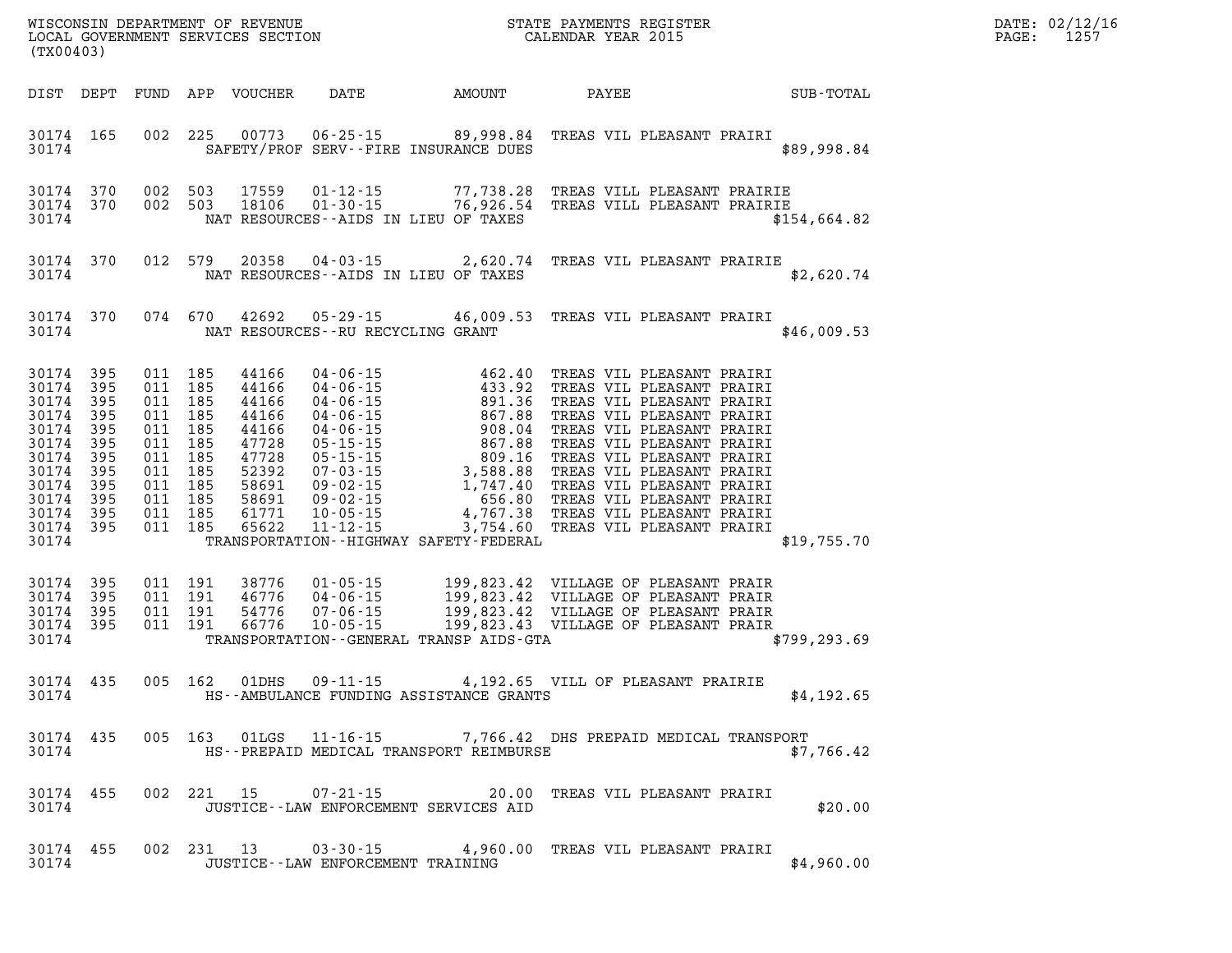| WISCONSIN DEPARTMENT OF REVENUE   | STATE PAYMENTS REGISTER | DATE: 02/12/16 |
|-----------------------------------|-------------------------|----------------|
| LOCAL GOVERNMENT SERVICES SECTION | CALENDAR YEAR 2015      | 1258<br>PAGE:  |

| LOCAL GOVERNMENT SERVICES SECTION<br>(TX00403) |                    |  |  |                         |                               | CALENDAR YEAR 2015                                                                                                                                                                                 |  |  | PAGE:          | 1258 |  |
|------------------------------------------------|--------------------|--|--|-------------------------|-------------------------------|----------------------------------------------------------------------------------------------------------------------------------------------------------------------------------------------------|--|--|----------------|------|--|
|                                                |                    |  |  |                         |                               | DIST DEPT FUND APP VOUCHER DATE AMOUNT PAYEE SUB-TOTAL                                                                                                                                             |  |  |                |      |  |
|                                                | 30174 455<br>30174 |  |  |                         |                               | 002 241 03753 01-16-15 1,264.36 TREAS VIL PLEASANT PRAIRI<br>JUSTICE--CEASE AND OTHER FEDERAL GRANTS                                                                                               |  |  | \$1,264.36     |      |  |
|                                                | 30174              |  |  |                         |                               | 30174 505 002 174 51300 08-24-15 6,488.00 TREAS VIL PLEASANT PRAIRI<br>30174 505 002 174 58240 04-30-15 40,460.00 TREAS VIL PLEASANT PRAIRI<br>DOA--TRANSMISSION LINE FEE DISTRIBUTION             |  |  | \$46,948.00    |      |  |
|                                                |                    |  |  |                         |                               | 30174 505 002 175 51300 08-24-15 54,065.00 TREAS VIL PLEASANT PRAIRI<br>30174 DOA--TRANSMISSION LINE IMPACT FEES                                                                                   |  |  | \$54,065.00    |      |  |
|                                                |                    |  |  |                         |                               | 30174 835 002 105 43701 07-27-15 305,936.64 TREAS VIL PLEASANT PRAIRI<br>30174 REVENUE - STATE SHARED REVENUES                                                                                     |  |  | \$305,936.64   |      |  |
|                                                |                    |  |  |                         |                               | 30174 835 002 109 02724 07-27-15 23,128.00 TREAS VIL PLEASANT PRAIRI<br>30174 835 002 109 05159 07-27-15 167,030.00 TREAS VIL PLEASANT PRAIRI<br>30174 REVENUE--EXEMPT COMPUTER AID                |  |  | \$190.158.00   |      |  |
|                                                |                    |  |  |                         |                               | 30174 835 002 302 10042 07-27-15 4,011,351.95 TREAS VIL PLEASANT PRAIRI<br>30174 835 002 302 11042 07-27-15 502,448.44 TREAS VIL PLEASANT PRAIRI<br>30174 REVENUE-FIRST DOLLAR/SCHOOL LEVY CREDITS |  |  | \$4,513,800.39 |      |  |
|                                                |                    |  |  |                         |                               | 30174 835 002 501 00002 02-02-15 1,473.65 TREAS VIL PLEASANT PRAIRI<br>30174 DOA-PAYMENT FOR MUNICIPAL SERVICES AID                                                                                |  |  | \$1,473.65     |      |  |
| 30174 835                                      | 30174              |  |  | 30174 835 021 363 37181 | REVENUE--LOTTERY CREDIT -     | 021 363 35701 03-23-15 48,345.24 TREAS VIL PLEASANT PRAIRI<br>021 363 37181 03-23-15 671,800.27 TREAS VIL PLEASANT PRAIRI                                                                          |  |  | \$720, 145.51  |      |  |
| 30174                                          |                    |  |  |                         | DISTRICT TOTAL APPROPRIATIONS |                                                                                                                                                                                                    |  |  | \$6,963,073.94 |      |  |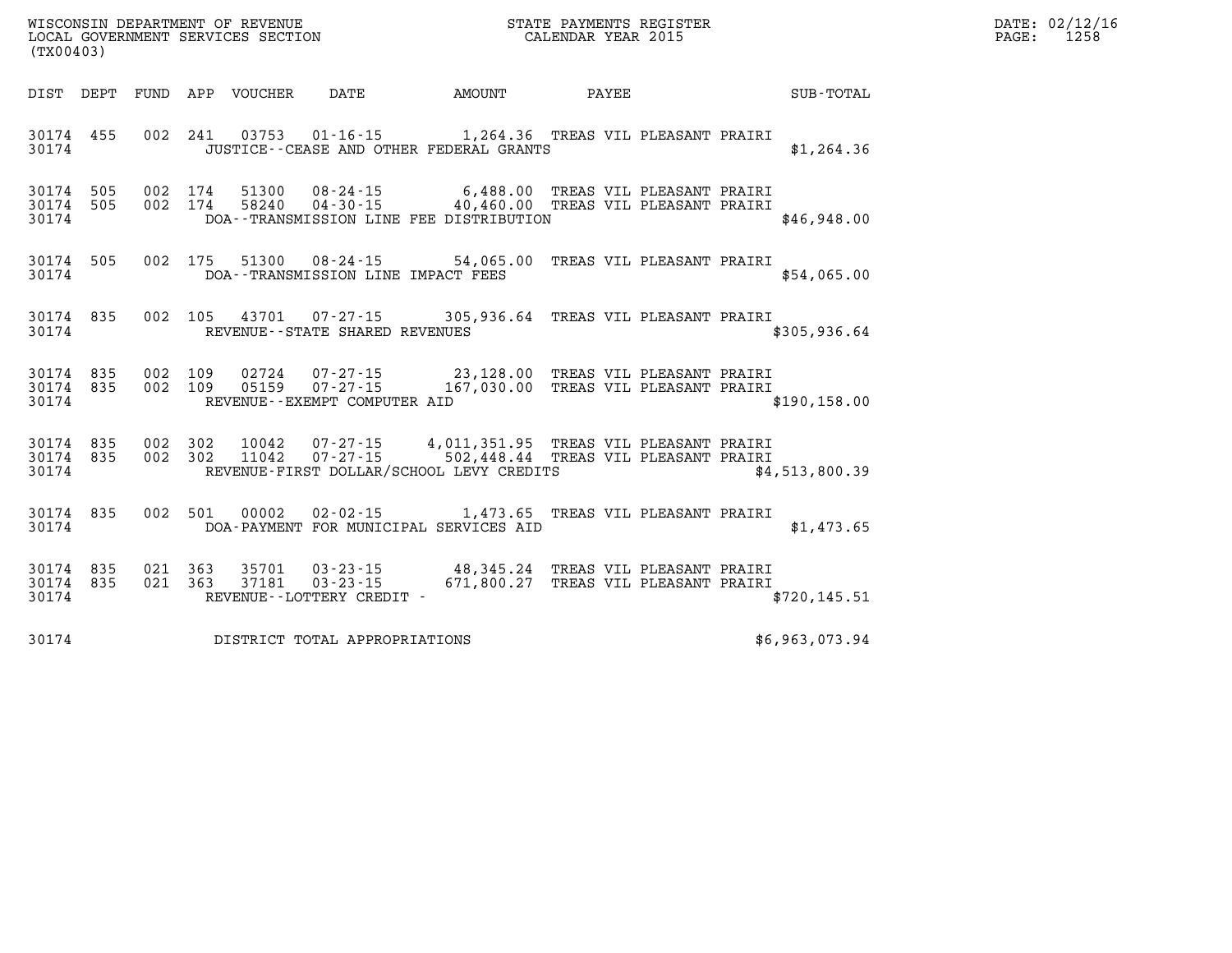| (TX00403)                                    |           |  |                                        | ${\tt WISCONSIM\ DEPARTMENT\ OF\ REVENUE}\qquad \qquad {\tt STATE\ PAYMENTS\ REGISTER}\nonumber\\ {\tt LOCAL\ GOVERNMENT\ SERVICES\ SECTION}\qquad \qquad {\tt CALENDAR\ YEAR\ 2015}$                                                                                                   |                             | $\mathbb{R}^n$ | DATE: 02/12/16<br>1259<br>$\mathtt{PAGE:}$ |
|----------------------------------------------|-----------|--|----------------------------------------|-----------------------------------------------------------------------------------------------------------------------------------------------------------------------------------------------------------------------------------------------------------------------------------------|-----------------------------|----------------|--------------------------------------------|
|                                              |           |  | DIST DEPT FUND APP VOUCHER DATE AMOUNT |                                                                                                                                                                                                                                                                                         | PAYEE                       | SUB-TOTAL      |                                            |
|                                              | 30181     |  |                                        | 30181 165 002 225 00774 06-25-15 6,041.30 TREAS VIL SILVER LAKE<br>SAFETY/PROF SERV--FIRE INSURANCE DUES                                                                                                                                                                                |                             | \$6,041.30     |                                            |
| 30181                                        |           |  | NAT RESOURCES - - BOAT PATROL          | 30181 370 012 381 00654 04-03-15 1,959.50 TREAS VIL SILVER LAKE                                                                                                                                                                                                                         |                             | \$1,959.50     |                                            |
| 30181                                        |           |  |                                        | 30181 370 012 550 00654 04-03-15 6,789.67 TREAS VIL SILVER LAKE<br>NAT RESOURCES--BOATING ENFORCEMENT AIDS                                                                                                                                                                              |                             | \$6,789.67     |                                            |
| 30181                                        |           |  | NAT RESOURCES--RU RECYCLING GRANT      | 30181 370 074 670 42693 05-29-15 7,302.58 TREAS VIL SILVER LAKE                                                                                                                                                                                                                         |                             | \$7,302.58     |                                            |
| 30181 395<br>30181 395<br>30181 395<br>30181 | 30181 395 |  |                                        | 011 191 38777 01-05-15 17,664.84 VILLAGE OF SILVER LAKE<br>011 191 46777 04-06-15 17,664.84 VILLAGE OF SILVER LAKE<br>011 191 66777 10-05-15 17,664.84 VILLAGE OF SILVER LAKE<br>011 191 66777 10-05-15 17,664.87 VILLAGE OF SILVER LAK<br>TRANSPORTATION - - GENERAL TRANSP AIDS - GTA |                             | \$70,659.39    |                                            |
| 30181                                        |           |  | JUSTICE -- LAW ENFORCEMENT TRAINING    | 30181 455 002 231 17 04-17-15 1,280.00 TREAS VIL SILVER LAKE                                                                                                                                                                                                                            |                             | \$1,280.00     |                                            |
| 30181                                        |           |  | REVENUE--STATE SHARED REVENUES         | 30181 835 002 105 43702 07-27-15 9,000.53 TREAS VIL SILVER LAKE                                                                                                                                                                                                                         |                             | \$9,000.53     |                                            |
| 30181                                        |           |  | REVENUE--EXEMPT COMPUTER AID           | 30181 835 002 109 02725 07-27-15 432.00 TREAS VIL SILVER LAKE                                                                                                                                                                                                                           |                             | \$432.00       |                                            |
|                                              | 30181     |  | 30181 835 002 501 00002 02-02-15       | DOA-PAYMENT FOR MUNICIPAL SERVICES AID                                                                                                                                                                                                                                                  | 53.31 TREAS VIL SILVER LAKE | \$53.31        |                                            |
|                                              |           |  | 30181 REVENUE - LOTTERY CREDIT -       | 30181 835 021 363 35702 03-23-15 3,552.32 TREAS VIL SILVER LAKE                                                                                                                                                                                                                         |                             | \$3,552.32     |                                            |
| 30181                                        |           |  | DISTRICT TOTAL APPROPRIATIONS          |                                                                                                                                                                                                                                                                                         |                             | \$107,070.60   |                                            |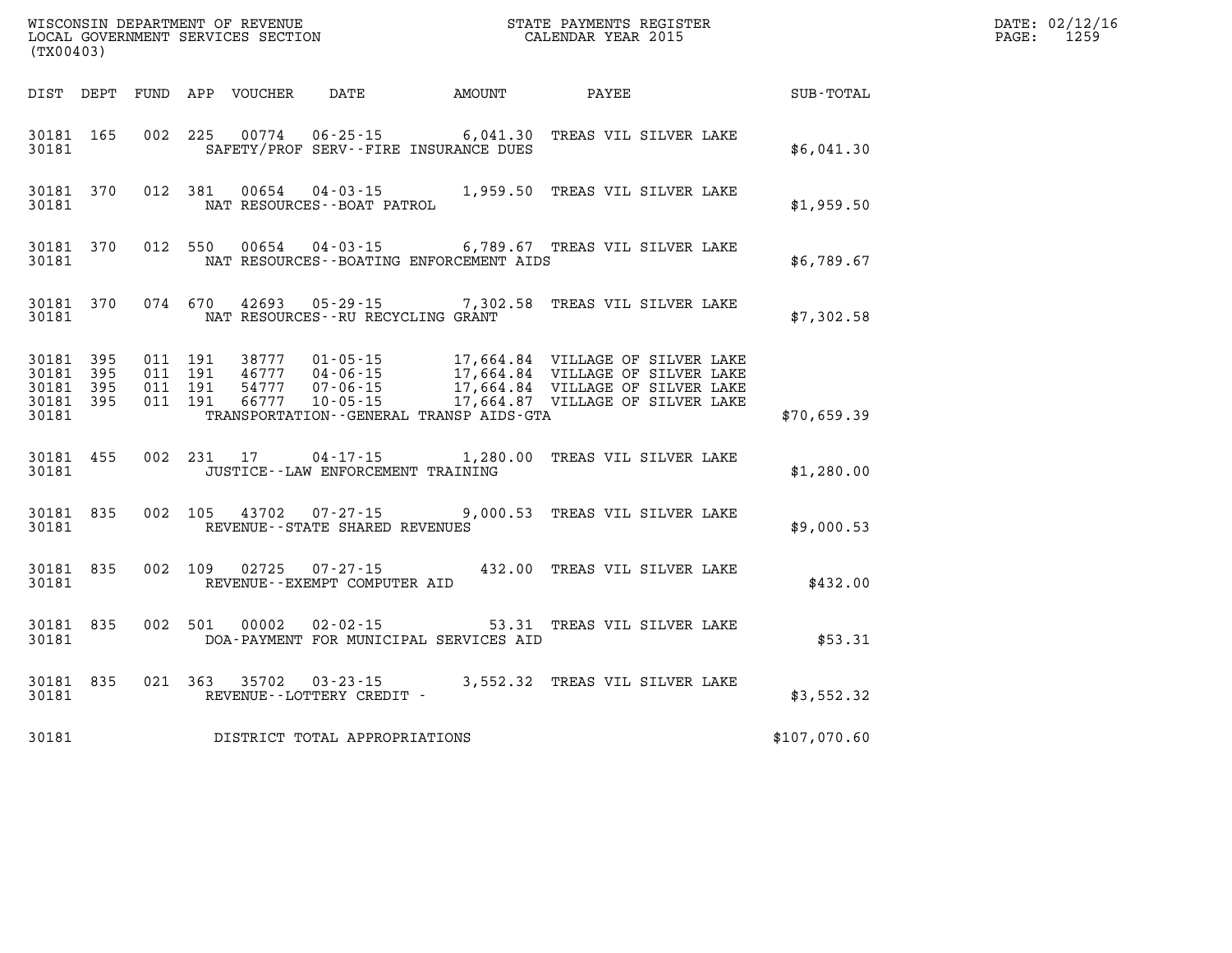| (TX00403)                                                    |                                          | WISCONSIN DEPARTMENT OF REVENUE<br>LOCAL GOVERNMENT SERVICES SECTION                               | STATE PAYMENTS REGISTER<br>CALENDAR YEAR 2015                                                                                                                                                                   |                  | DATE: 02/12/16<br>PAGE: 1260 |
|--------------------------------------------------------------|------------------------------------------|----------------------------------------------------------------------------------------------------|-----------------------------------------------------------------------------------------------------------------------------------------------------------------------------------------------------------------|------------------|------------------------------|
|                                                              |                                          | DIST DEPT FUND APP VOUCHER DATE AMOUNT PAYEE                                                       |                                                                                                                                                                                                                 | <b>SUB-TOTAL</b> |                              |
| 30186 165<br>30186                                           |                                          | 002 225<br>SAFETY/PROF SERV--FIRE INSURANCE DUES                                                   | 00775  06-25-15  19,282.05  TREAS VIL TWIN LAKES                                                                                                                                                                | \$19, 282.05     |                              |
| 30186 370                                                    |                                          | 002 503<br>17560                                                                                   | 01-12-15 16,666.16 TREAS VIL TWIN LAKES<br>3227.70 VILL SHARE                                                                                                                                                   |                  |                              |
| 30186                                                        |                                          | NAT RESOURCES--AIDS IN LIEU OF TAXES                                                               |                                                                                                                                                                                                                 | \$16,666.16      |                              |
| 30186<br>370<br>30186                                        |                                          | 012 381<br>NAT RESOURCES--BOAT PATROL                                                              | 00661  04-03-15  5,838.05  TREAS VIL TWIN LAKES                                                                                                                                                                 | \$5,838.05       |                              |
| 30186 370<br>30186                                           |                                          | 012 550 00661<br>NAT RESOURCES--BOATING ENFORCEMENT AIDS                                           | 04-03-15 20,228.86 TREAS VIL TWIN LAKES                                                                                                                                                                         | \$20, 228.86     |                              |
| 30186 370<br>30186                                           |                                          | 012 571<br>NAT RESOURCES--FOREST CROP/MFL/CO FOREST                                                | 39055  06-02-15  7.60  TREAS VIL TWIN LAKES                                                                                                                                                                     | \$7.60           |                              |
| 30186 370<br>30186                                           |                                          | 074 670<br>NAT RESOURCES--RU RECYCLING GRANT                                                       | 42694  05-29-15  17,419.83  TREAS VIL TWIN LAKES                                                                                                                                                                | \$17,419.83      |                              |
| 30186 395<br>30186<br>395<br>30186 395<br>30186 395<br>30186 | 011 191<br>011 191<br>011 191<br>011 191 | 38778<br>46778<br>54778<br>66778<br>$10 - 05 - 15$<br>TRANSPORTATION - - GENERAL TRANSP AIDS - GTA | 01-05-15 65,989.39 VILLAGE OF TWIN LAKES<br>04-06-15 65,989.39 VILLAGE OF TWIN LAKES<br>07-06-15 65,989.39 VILLAGE OF TWIN LAKES<br>10-05-15 65,989.42 VILLAGE OF TWIN LAKES<br>65,989.42 VILLAGE OF TWIN LAKES | \$263,957.59     |                              |
| 30186 455<br>30186                                           |                                          | 002 221 15 07-21-15 10.00 TREAS VIL TWIN LAKES<br>JUSTICE -- LAW ENFORCEMENT SERVICES AID          |                                                                                                                                                                                                                 | \$10.00          |                              |
| 30186 455<br>30186                                           |                                          | $03 - 19 - 15$<br>002 231 10<br>JUSTICE - - LAW ENFORCEMENT TRAINING                               | 2,240.00 TREAS VIL TWIN LAKES                                                                                                                                                                                   | \$2,240.00       |                              |
| 30186 835<br>30186                                           |                                          | 002 105<br>REVENUE--STATE SHARED REVENUES                                                          | 43703 07-27-15 16,932.16 TREAS VIL TWIN LAKES                                                                                                                                                                   | \$16,932.16      |                              |
| 30186 835<br>30186 835<br>30186                              | 002 109                                  | 02726<br>07-27-15<br>002 109<br>$07 - 27 - 15$<br>05160<br>REVENUE--EXEMPT COMPUTER AID            | 1,092.00 TREAS VIL TWIN LAKES<br>5,755.00 TREAS VIL TWIN LAKES                                                                                                                                                  | \$6,847.00       |                              |
| 30186                                                        |                                          | DISTRICT TOTAL APPROPRIATIONS                                                                      |                                                                                                                                                                                                                 | \$369,429.30     |                              |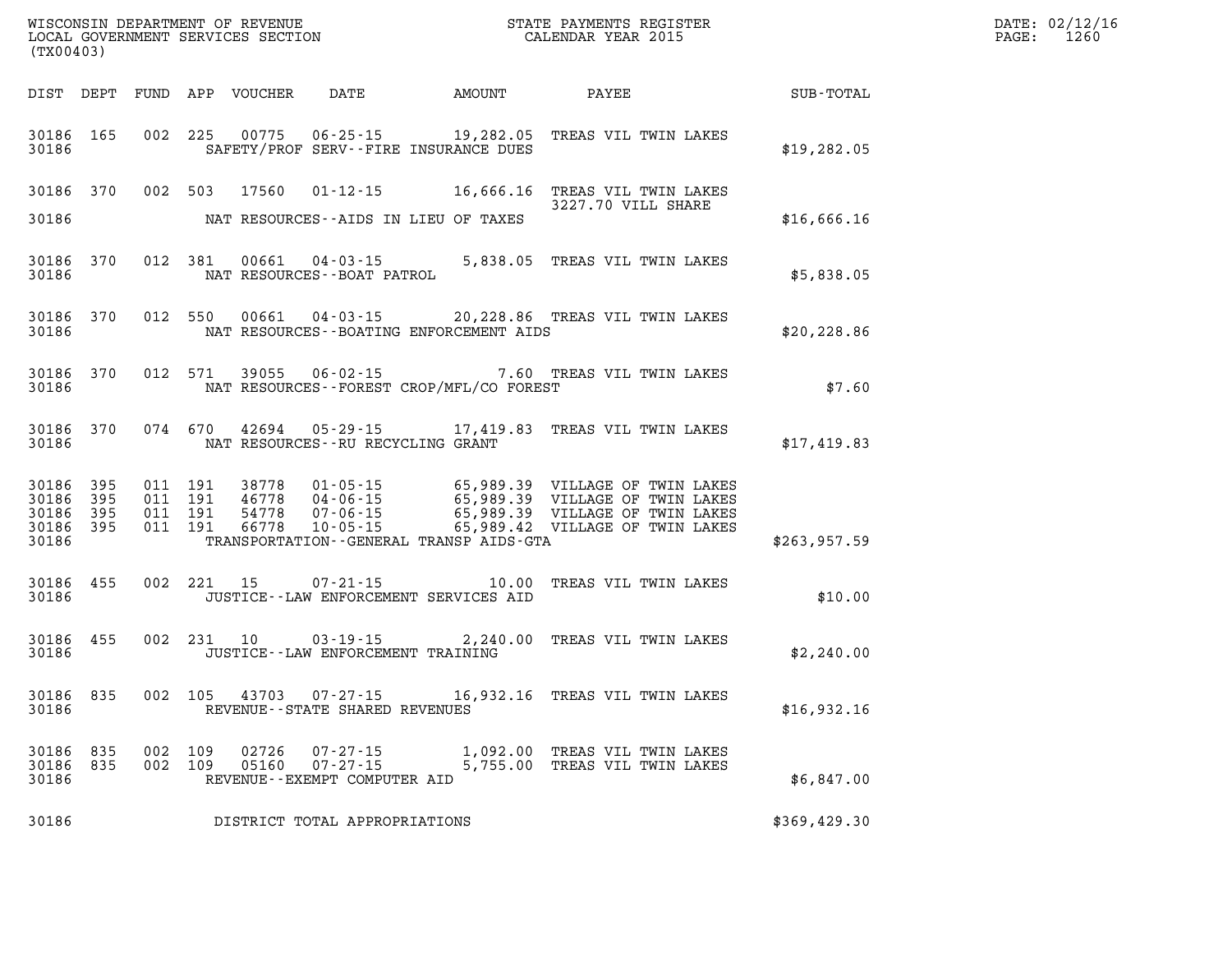| $\mathtt{DATE}$ : | 02/12/16 |
|-------------------|----------|
| PAGE:             | 1261     |

| (TX00403)                                                                                                                                                                                                          |                          |                                                                                                                                                                                         |                                                                                                                                                       |                                                                                          | WISCONSIN DEPARTMENT OF REVENUE<br>LOCAL GOVERNMENT SERVICES SECTION<br>(WYOOLO?)                                                                                                                                                                                                |  |                             | DATE: 02/12/1<br>PAGE:<br>1261 |
|--------------------------------------------------------------------------------------------------------------------------------------------------------------------------------------------------------------------|--------------------------|-----------------------------------------------------------------------------------------------------------------------------------------------------------------------------------------|-------------------------------------------------------------------------------------------------------------------------------------------------------|------------------------------------------------------------------------------------------|----------------------------------------------------------------------------------------------------------------------------------------------------------------------------------------------------------------------------------------------------------------------------------|--|-----------------------------|--------------------------------|
| DIST DEPT                                                                                                                                                                                                          |                          |                                                                                                                                                                                         | FUND APP VOUCHER                                                                                                                                      |                                                                                          |                                                                                                                                                                                                                                                                                  |  | DATE AMOUNT PAYEE SUB-TOTAL |                                |
| 30241 165<br>30241                                                                                                                                                                                                 |                          | 002 225                                                                                                                                                                                 |                                                                                                                                                       |                                                                                          | 00776  06-25-15  204,181.34  TREAS CITY KENOSHA<br>SAFETY/PROF SERV--FIRE INSURANCE DUES                                                                                                                                                                                         |  | \$204, 181.34               |                                |
| 30241 370<br>30241 370<br>30241<br>30241 370<br>30241<br>30241 370<br>30241<br>30241 370<br>30241<br>30241 370<br>30241 370<br>30241 370<br>30241 370<br>30241 370<br>30241 370<br>30241 370<br>30241 370<br>30241 | 370<br>370<br>370<br>370 | 002 685<br>002 685<br>002 685<br>002 685<br>002 685<br>002 685<br>002 685<br>002 685<br>002 685<br>002 685<br>002 685<br>002 685<br>002 685<br>002 685<br>002 685<br>002 685<br>002 685 | 00006<br>00006<br>00053<br>00053<br>00053<br>00053<br>00057<br>00057<br>00057<br>00057<br>00144<br>00144<br>00176<br>00176<br>00176<br>00216<br>00216 |                                                                                          | 08-07-15 8,571.15 TREAS CITY KENOSHA<br>08-07-15 67,908.93 TREAS CITY KENOSHA<br>09-16-15 56,462.21 TREAS CITY KENOSHA<br>09-16-15 138,242.10 TREAS CITY KENOSHA<br>09-16-15 143,537.79 TREAS CITY KENOSHA<br>09-16-15 117,423.64 TREAS<br>NAT RESOURCES--WATER QUALITY PROGRAMS |  | \$1,242,073.00              |                                |
| 30241 370<br>30241                                                                                                                                                                                                 | 30241 370                | 002 941                                                                                                                                                                                 | 02551<br>002 941 03083                                                                                                                                |                                                                                          | 05-14-15 44,900.00 TREAS CITY KENOSHA<br>07-01-15 16,000.00 TREAS CITY KENOSHA<br>NAT RESOURCES-GENERAL OPERATIONS-FEDERAL                                                                                                                                                       |  | \$60,900.00                 |                                |
| 30241                                                                                                                                                                                                              | 30241 370                |                                                                                                                                                                                         |                                                                                                                                                       |                                                                                          | 012 583 02180 03-30-15 18,180.00 TREAS CITY KENOSHA<br>NAT RESOURCES - - RECREATION RESOURCE - FED                                                                                                                                                                               |  | \$18,180.00                 |                                |
| 30241 370<br>30241<br>30241 370<br>30241 370<br>30241 370<br>30241                                                                                                                                                 | 370                      | 074 272<br>074 272<br>074 272<br>074 272<br>074 272                                                                                                                                     | 00006<br>00053<br>00057<br>00144<br>00176                                                                                                             |                                                                                          | 08-07-15<br>09-16-15<br>09-16-15<br>09-18-15<br>79,681.56 TREAS CITY KENOSHA<br>01-26-15<br>3,639.57 TREAS CITY KENOSHA<br>03-09-15<br>1,848.37 TREAS CITY KENOSHA<br>NAT RESOURCES - - ENVRN CLEANUP/REPAIRAIDS                                                                 |  | \$179, 252.89               |                                |
| 30241                                                                                                                                                                                                              |                          |                                                                                                                                                                                         |                                                                                                                                                       | NAT RESOURCES - - RU RECYCLING GRANT                                                     | 30241 370 074 670 42695 05-29-15 362,960.22 TREAS CITY KENOSHA                                                                                                                                                                                                                   |  | \$362,960.22                |                                |
| 30241                                                                                                                                                                                                              | 30241 370                |                                                                                                                                                                                         |                                                                                                                                                       | 074 673 42695 05-29-15                                                                   | 26,005.34 TREAS CITY KENOSHA<br>NAT RESOURCES - - RU CONSOLIDATED GRANT                                                                                                                                                                                                          |  | \$26,005.34                 |                                |
| 30241 370<br>30241<br>30241 370<br>30241                                                                                                                                                                           | 370                      | 095 512<br>095 512<br>095 512                                                                                                                                                           | 00482<br>01639<br>02499                                                                                                                               | $09 - 16 - 15$<br>$01 - 26 - 15$<br>$05 - 05 - 15$<br>NAT RESOURCES - - STEWARDSHIP 2000 | 13,730.32 TREAS CITY KENOSHA<br>122,805.00 TREAS CITY KENOSHA<br>38,034.62 TREAS CITY KENOSHA                                                                                                                                                                                    |  | \$174,569.94                |                                |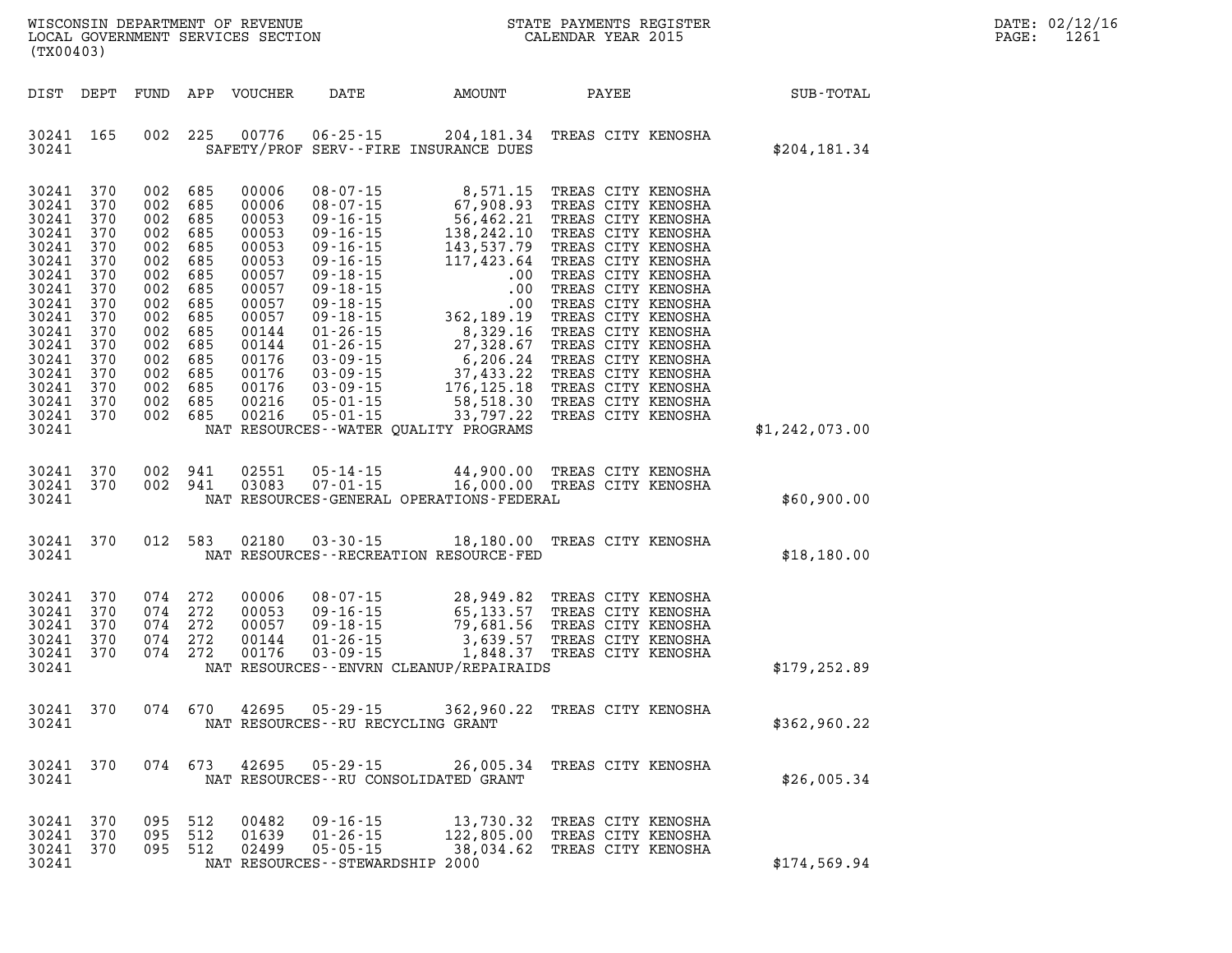| DIST                                                                                                                                                                    | DEPT                                                                                                                       | FUND                                                                                                                       | APP                                                                                                                        | <b>VOUCHER</b>                                                                                                                                                 | DATE                                                                                                                                                                                                                                                                                                                             | <b>AMOUNT</b>                                                                                                                                                                                                                                                       | PAYEE                                                                                                                                                                                                                                                                                                                                                                                                    | SUB-TOTAL      |
|-------------------------------------------------------------------------------------------------------------------------------------------------------------------------|----------------------------------------------------------------------------------------------------------------------------|----------------------------------------------------------------------------------------------------------------------------|----------------------------------------------------------------------------------------------------------------------------|----------------------------------------------------------------------------------------------------------------------------------------------------------------|----------------------------------------------------------------------------------------------------------------------------------------------------------------------------------------------------------------------------------------------------------------------------------------------------------------------------------|---------------------------------------------------------------------------------------------------------------------------------------------------------------------------------------------------------------------------------------------------------------------|----------------------------------------------------------------------------------------------------------------------------------------------------------------------------------------------------------------------------------------------------------------------------------------------------------------------------------------------------------------------------------------------------------|----------------|
| 30241<br>30241<br>30241<br>30241<br>30241<br>30241                                                                                                                      | 370<br>370<br>370<br>370<br>370                                                                                            | 095<br>095<br>095<br>095<br>095                                                                                            | 518<br>518<br>518<br>518<br>518                                                                                            | 00006<br>00057<br>00144<br>00176<br>00216                                                                                                                      | $08 - 07 - 15$<br>$09 - 18 - 15$<br>$01 - 26 - 15$<br>$03 - 09 - 15$<br>$05 - 01 - 15$<br>NAT RESOURCES - CONTACT DNR FOR INFO                                                                                                                                                                                                   | 10,849.68<br>.00<br>7,844.75<br>48,348.29<br>20,308.80                                                                                                                                                                                                              | TREAS CITY KENOSHA<br>TREAS CITY KENOSHA<br>TREAS CITY KENOSHA<br>TREAS CITY KENOSHA<br>TREAS CITY KENOSHA                                                                                                                                                                                                                                                                                               | \$87,351.52    |
| 30241<br>30241<br>30241<br>30241<br>30241                                                                                                                               | 395<br>395<br>395<br>395                                                                                                   | 011<br>011<br>011<br>011                                                                                                   | 162<br>162<br>162<br>162                                                                                                   | 40040<br>48040<br>56040<br>68040                                                                                                                               | $01 - 05 - 15$<br>$04 - 06 - 15$<br>$07 - 06 - 15$<br>$10 - 05 - 15$                                                                                                                                                                                                                                                             | 74,360.15<br>74,360.15<br>74,360.15<br>74,360.17<br>TRANSPORTATION--CONNECTING HIGHWAY AIDS                                                                                                                                                                         | CITY OF KENOSHA<br>CITY OF KENOSHA<br>CITY OF KENOSHA<br>CITY OF KENOSHA                                                                                                                                                                                                                                                                                                                                 | \$297,440.62   |
| 30241<br>30241                                                                                                                                                          | 395                                                                                                                        | 011                                                                                                                        | 175                                                                                                                        | 43699                                                                                                                                                          | $03 - 31 - 15$                                                                                                                                                                                                                                                                                                                   | 65,547.00<br>TRANSPORTATION--PARATRANSIT AIDS, STATE                                                                                                                                                                                                                | TREAS CITY KENOSHA                                                                                                                                                                                                                                                                                                                                                                                       | \$65,547.00    |
| 30241<br>30241<br>30241<br>30241<br>30241                                                                                                                               | 395<br>395<br>395<br>395                                                                                                   | 011<br>011<br>011<br>011                                                                                                   | 176<br>176<br>176<br>176                                                                                                   | 37795<br>58031<br>60031<br>62031                                                                                                                               | $01 - 30 - 15$<br>$06 - 25 - 15$<br>$07 - 06 - 15$<br>$09 - 30 - 15$                                                                                                                                                                                                                                                             | 32,433.00<br>418,822.00<br>418,822.00<br>418,822.00<br>TRANSPORTATION--BICYCLE & PEDESTRIAN AID                                                                                                                                                                     | TREAS CITY KENOSHA<br>CITY OF KENOSHA<br>CITY OF KENOSHA<br>CITY OF KENOSHA                                                                                                                                                                                                                                                                                                                              | \$1,288,899.00 |
| 30241<br>30241<br>30241<br>30241<br>30241<br>30241<br>30241<br>30241<br>30241<br>30241<br>30241<br>30241<br>30241<br>30241<br>30241<br>30241<br>30241<br>30241<br>30241 | 395<br>395<br>395<br>395<br>395<br>395<br>395<br>395<br>395<br>395<br>395<br>395<br>395<br>395<br>395<br>395<br>395<br>395 | 011<br>011<br>011<br>011<br>011<br>011<br>011<br>011<br>011<br>011<br>011<br>011<br>011<br>011<br>011<br>011<br>011<br>011 | 185<br>185<br>185<br>185<br>185<br>185<br>185<br>185<br>185<br>185<br>185<br>185<br>185<br>185<br>185<br>185<br>185<br>185 | 40289<br>40289<br>40289<br>44167<br>44167<br>47729<br>47729<br>50145<br>52393<br>53153<br>57092<br>57955<br>58552<br>61499<br>63391<br>63391<br>63391<br>65952 | $02 - 23 - 15$<br>$02 - 23 - 15$<br>$02 - 23 - 15$<br>$04 - 06 - 15$<br>$04 - 06 - 15$<br>$05 - 15 - 15$<br>$05 - 15 - 15$<br>$06 - 11 - 15$<br>$07 - 03 - 15$<br>$07 - 10 - 15$<br>$08 - 17 - 15$<br>$08 - 26 - 15$<br>$09 - 01 - 15$<br>$10 - 01 - 15$<br>$10 - 20 - 15$<br>$10 - 20 - 15$<br>$10 - 20 - 15$<br>$11 - 13 - 15$ | 2,880.03<br>2,445.12<br>2,799.23<br>2,785.55<br>2,064.16<br>1,922.50<br>2,195.82<br>2,504.48<br>4,830.37<br>3,666.59<br>2,473.34<br>2,256.62<br>2,238.13<br>2,504.60<br>2,226.80<br>3,569.94<br>9,820.66<br>2,597.11<br>TRANSPORTATION - - HIGHWAY SAFETY - FEDERAL | TREAS CITY KENOSHA<br>TREAS CITY KENOSHA<br>TREAS CITY KENOSHA<br>TREAS CITY KENOSHA<br>TREAS CITY KENOSHA<br>TREAS CITY KENOSHA<br>TREAS CITY KENOSHA<br>TREAS CITY KENOSHA<br>TREAS CITY KENOSHA<br>TREAS CITY KENOSHA<br>TREAS CITY KENOSHA<br>TREAS CITY KENOSHA<br>TREAS CITY KENOSHA<br>TREAS CITY KENOSHA<br>TREAS CITY KENOSHA<br>TREAS CITY KENOSHA<br>TREAS CITY KENOSHA<br>TREAS CITY KENOSHA | \$55,781.05    |
| 30241<br>30241<br>30241<br>30241<br>30241                                                                                                                               | 395<br>395<br>395<br>395                                                                                                   | 011<br>011<br>011<br>011                                                                                                   | 191<br>191<br>191<br>191                                                                                                   | 38779<br>46779<br>54779<br>66779                                                                                                                               | $01 - 05 - 15$<br>$04 - 06 - 15$<br>$07 - 06 - 15$<br>$10 - 05 - 15$                                                                                                                                                                                                                                                             | 735, 312.46<br>735, 312.46<br>735,312.46<br>735, 312.48<br>TRANSPORTATION--GENERAL TRANSP AIDS-GTA                                                                                                                                                                  | CITY OF KENOSHA<br>CITY OF KENOSHA<br>CITY OF KENOSHA<br>CITY OF KENOSHA                                                                                                                                                                                                                                                                                                                                 | \$2,941,249.86 |

**30241 435 005 162 01DHS 09-11-15 12,745.68 KENOSHA FIRE DEPT**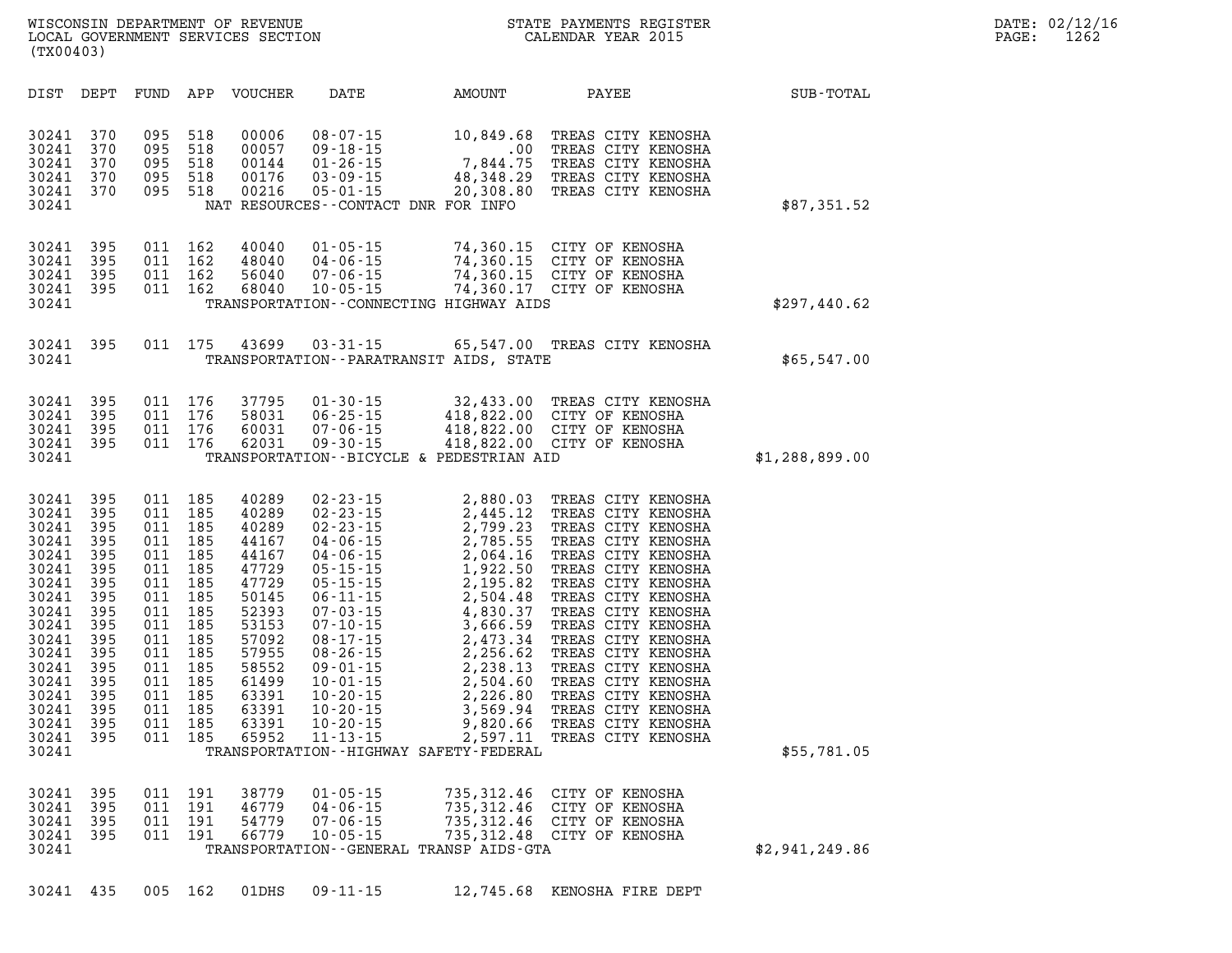| $\mathtt{DATE}$ : | 02/12/16 |
|-------------------|----------|
| PAGE:             | 1263     |

| (TX00403)                       |  |                    | LOCAL GOVERNMENT SERVICES SECTION |                                     | CALENDAR YEAR 2015                                                                                               |                          |                        | PAGE: | 1263 |
|---------------------------------|--|--------------------|-----------------------------------|-------------------------------------|------------------------------------------------------------------------------------------------------------------|--------------------------|------------------------|-------|------|
|                                 |  |                    | DIST DEPT FUND APP VOUCHER        | <b>DATE</b>                         |                                                                                                                  |                          | AMOUNT PAYEE SUB-TOTAL |       |      |
|                                 |  |                    |                                   |                                     | 30241 HS--AMBULANCE FUNDING ASSISTANCE GRANTS                                                                    |                          | \$12,745.68            |       |      |
| 30241 435<br>30241              |  |                    |                                   |                                     | 005 163 01LGS 11-16-15 256,987.30 DHS PREPAID MEDICAL TRANSPORT<br>HS--PREPAID MEDICAL TRANSPORT REIMBURSE       |                          | \$256,987.30           |       |      |
| 30241 455<br>30241              |  |                    | 002 221 14                        | $07 - 21 - 15$                      | JUSTICE -- LAW ENFORCEMENT SERVICES AID                                                                          | 50.00 TREAS CITY KENOSHA | \$50.00                |       |      |
| 30241 455<br>30241              |  |                    |                                   | JUSTICE -- LAW ENFORCEMENT TRAINING | 002 231 14 04-08-15 29,920.00 TREAS CITY KENOSHA                                                                 |                          | \$29,920.00            |       |      |
| 30241 505<br>30241 505<br>30241 |  |                    |                                   | DOA--FEDERAL ENERGY GRANTS          | 002 142 06153 02-27-15 44,368.20 TREAS CITY KENOSHA<br>002 142 07747 04-29-15 6,031.80 TREAS CITY KENOSHA        |                          | \$50,400.00            |       |      |
| 30241 835<br>30241              |  |                    |                                   | REVENUE--STATE SHARED REVENUES      | 002 105 43704 07-27-15 4,374,920.81 TREAS CITY KENOSHA                                                           |                          | \$4,374,920.81         |       |      |
| 30241 835<br>30241 835<br>30241 |  | 002 109<br>002 109 |                                   | REVENUE--EXEMPT COMPUTER AID        | 02727  07-27-15  281,731.00 TREAS CITY KENOSHA<br>05161  07-27-15  111,208.00 TREAS CITY KENOSHA                 |                          | \$392,939.00           |       |      |
| 30241 835<br>30241 835<br>30241 |  | 002 302            | 10043<br>002 302 11043            | 07-27-15<br>$07 - 27 - 15$          | 9,603,958.69 TREAS CITY KENOSHA<br>2, 175, 378.22 TREAS CITY KENOSHA<br>REVENUE-FIRST DOLLAR/SCHOOL LEVY CREDITS |                          | \$11,779,336.91        |       |      |
| 30241 835<br>30241              |  | 002 501            |                                   |                                     | 00002  02-02-15  32,575.85  TREAS CITY KENOSHA<br>DOA-PAYMENT FOR MUNICIPAL SERVICES AID                         |                          | \$32,575.85            |       |      |
| 30241 835<br>30241 835<br>30241 |  | 021 363<br>021 363 |                                   | REVENUE--LOTTERY CREDIT -           | 35703 03-23-15 41,875.71 TREAS CITY KENOSHA<br>37182  03-23-15  2,450,299.10 TREAS CITY KENOSHA                  |                          | \$2,492,174.81         |       |      |
| 30241                           |  |                    |                                   | DISTRICT TOTAL APPROPRIATIONS       |                                                                                                                  |                          | \$26, 426, 442.14      |       |      |

WISCONSIN DEPARTMENT OF REVENUE **STATE PAYMENTS REGISTER**